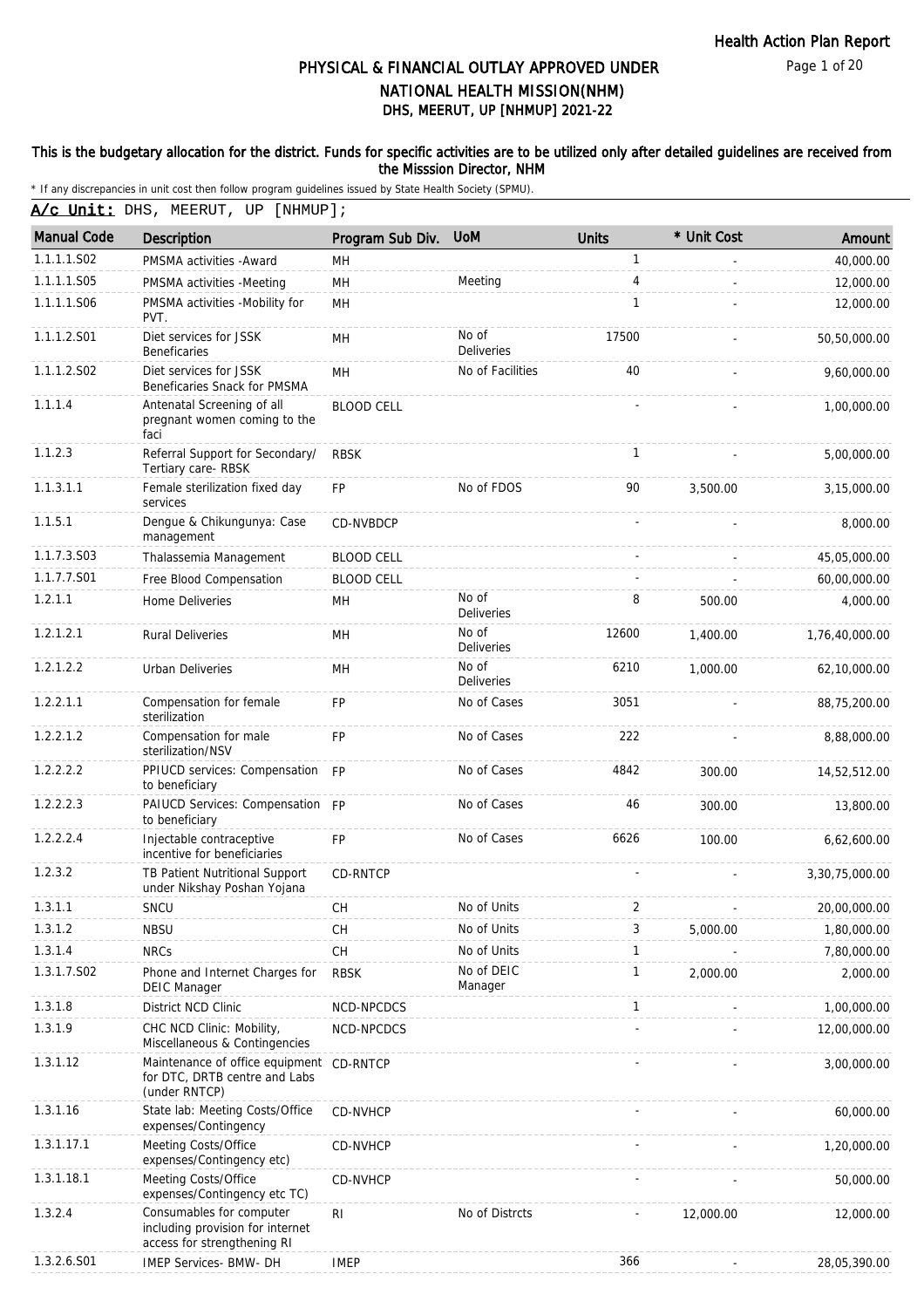Page 2 of 20

### DHS, MEERUT, UP [NHMUP] 2021-22 PHYSICAL & FINANCIAL OUTLAY APPROVED UNDER NATIONAL HEALTH MISSION(NHM)

#### This is the budgetary allocation for the district. Funds for specific activities are to be utilized only after detailed guidelines are received from the Misssion Director, NHM

| <b>Manual Code</b> | <b>Description</b>                                                                                                                                                                                           | Program Sub Div. UoM |                      | <b>Units</b>   | * Unit Cost | Amount         |
|--------------------|--------------------------------------------------------------------------------------------------------------------------------------------------------------------------------------------------------------|----------------------|----------------------|----------------|-------------|----------------|
| 1.3.2.6.S02        | IMEP Services- BMW- CHC/BPHC                                                                                                                                                                                 | <b>IMEP</b>          |                      | 372            |             | 28,51,380.00   |
| 1.3.2.6.S03        | IMEP Services- BMW Block Level IMEP<br>UPHC & District Level UPHC                                                                                                                                            |                      |                      | 52             |             | 3,98,580.00    |
| 1.3.2.6.S04        | <b>IMEP Services - BMW-MCH Wing</b>                                                                                                                                                                          | <b>IMEP</b>          |                      | 160            |             | 12,26,400.00   |
| 1.3.2.6.S06        | <b>IMEP Services- Machnized</b><br>Cleaning - DH                                                                                                                                                             | <b>IMEP</b>          |                      | 2              |             | 1,60,40,000.00 |
| 1.3.2.6.S07        | <b>IMEP Services- Machnized</b><br>Cleaning - MCH Wing (100 Bed)                                                                                                                                             | <b>IMEP</b>          |                      | $\mathbf{1}$   |             | 37,18,000.00   |
| 1.3.2.6.S09        | <b>IMEP Services- Mechanized</b><br>Laundry- District Level Hospital                                                                                                                                         | <b>IMEP</b>          |                      | $\overline{2}$ |             | 63,03,000.00   |
| 1.3.2.6.S10        | IMEP Services- Cleaning -<br>CHC/BPHC                                                                                                                                                                        | <b>IMEP</b>          | per bed per<br>month | 372            | 548.35      | 24,47,834.00   |
| 1.3.2.6.S11        | IMEP Services-Cleaning - MCH<br>Wing                                                                                                                                                                         | <b>IMEP</b>          | per bed per<br>month | 60             | 548.35      | 3,94,812.00    |
| 1.3.2.6.S17        | <b>IMEP Services- Mechanized</b><br>Laundry- MCH Wing (100 Bed)                                                                                                                                              | <b>IMEP</b>          |                      | $\mathbf{1}$   |             | 14,46,000.00   |
| 2.1.3.1            | Blood collection and Transport<br>Vans                                                                                                                                                                       | <b>BLOOD CELL</b>    |                      |                |             | 3,48,333.00    |
| 2.2.1              | POL for Family Planning/ Others                                                                                                                                                                              | <b>FP</b>            | No of FDOS           | 90             | 1,000.00    | 90,000.00      |
| 2.2.2              | Mobility & Communication<br>support for AH counsellors &<br><b>RKSK Coordinators</b>                                                                                                                         | <b>RKSK</b>          |                      | 2              |             | 21,600.00      |
| 2.2.3              | Mobility support for RBSK Mobile RBSK<br>health team                                                                                                                                                         |                      | No of Vehicle        | 24             | 33,000.00   | 95,04,000.00   |
| 2.2.4              | Support for RBSK: CUG<br>connection per team and rental                                                                                                                                                      | <b>RBSK</b>          | No of Team           | 24             | 200.00      | 57,600.00      |
| 2.2.8              | Pulse Polio operating costs                                                                                                                                                                                  | <b>RI</b>            |                      |                |             | 88,800.00      |
| 2.2.11             | Any Other                                                                                                                                                                                                    |                      |                      |                |             | 45,000.00      |
| 2.3.1.1.2          | Monthly Village Health and<br><b>Nutrition Days</b>                                                                                                                                                          | RI                   | No of Session        | 8484           | 100.00      | 8,48,400.00    |
| 2.3.1.10           | Mobility support for mobile<br>health team/ TA/DA to<br>vaccinators                                                                                                                                          | R <sub>1</sub>       | No of Vehicle        | 3              | 3,96,000.00 | 11,88,000.00   |
| 2.3.1.11           | Outreach for demand<br>generation, testing and<br>treatment of Viral Hepatitis<br>through Mobile Medical<br>Units/NGOs/CBOs/etc                                                                              | CD-NVHCP             |                      |                |             | 20,000.00      |
| 2.3.2.3            | DMHP: Targeted interventions at NCD-NMHP<br>community level Activities &<br>interventions targeted at<br>schools, colleges, workplaces,<br>out of school adolescents, urban<br>slums and suicide prevention. |                      |                      | 1              |             | 6,00,000.00    |
| 2.3.2.4            | Recurring grant for collection of<br>eye balls by eye banks and eye<br>donation centres                                                                                                                      | NCD-NPCB             |                      |                |             | 3,00,000.00    |
| 2.3.3.2            | Screening and free spectacles to<br>school children                                                                                                                                                          | NCD-NPCB             | No of Cases          |                |             | 12,08,900.00   |
| 2.3.3.3            | Screening and free spectacles<br>for near work to Old Person                                                                                                                                                 | NCD-NPCB             | No of Cases          |                |             | 6,04,450.00    |
| 2.3.3.4.1          | Coverage of Public School and<br>Private school                                                                                                                                                              | NCD-NTCP             |                      | $\mathbf{1}$   |             | 4,99,660.00    |
| 2.3.3.4.5          | Sensitization campaign for<br>college students                                                                                                                                                               | NCD-NTCP             |                      | $\mathbf{1}$   |             | 2,00,000.00    |
| 3.1.1.3.2.S01      | ASHA/AWW/Volunteer Incentive<br>for detection of leprosy                                                                                                                                                     | CD-NLEP              |                      |                |             | 59,750.00      |
| 3.1.1.3.2.S02      | ASHA Incentive for PB<br>(Treatment completion)                                                                                                                                                              | CD-NLEP              |                      |                |             | 26,400.00      |
| 3.1.1.3.2.S03      | ASHA Incentive for MB<br>(Treatment completion)                                                                                                                                                              | CD-NLEP              |                      |                |             | 57,360.00      |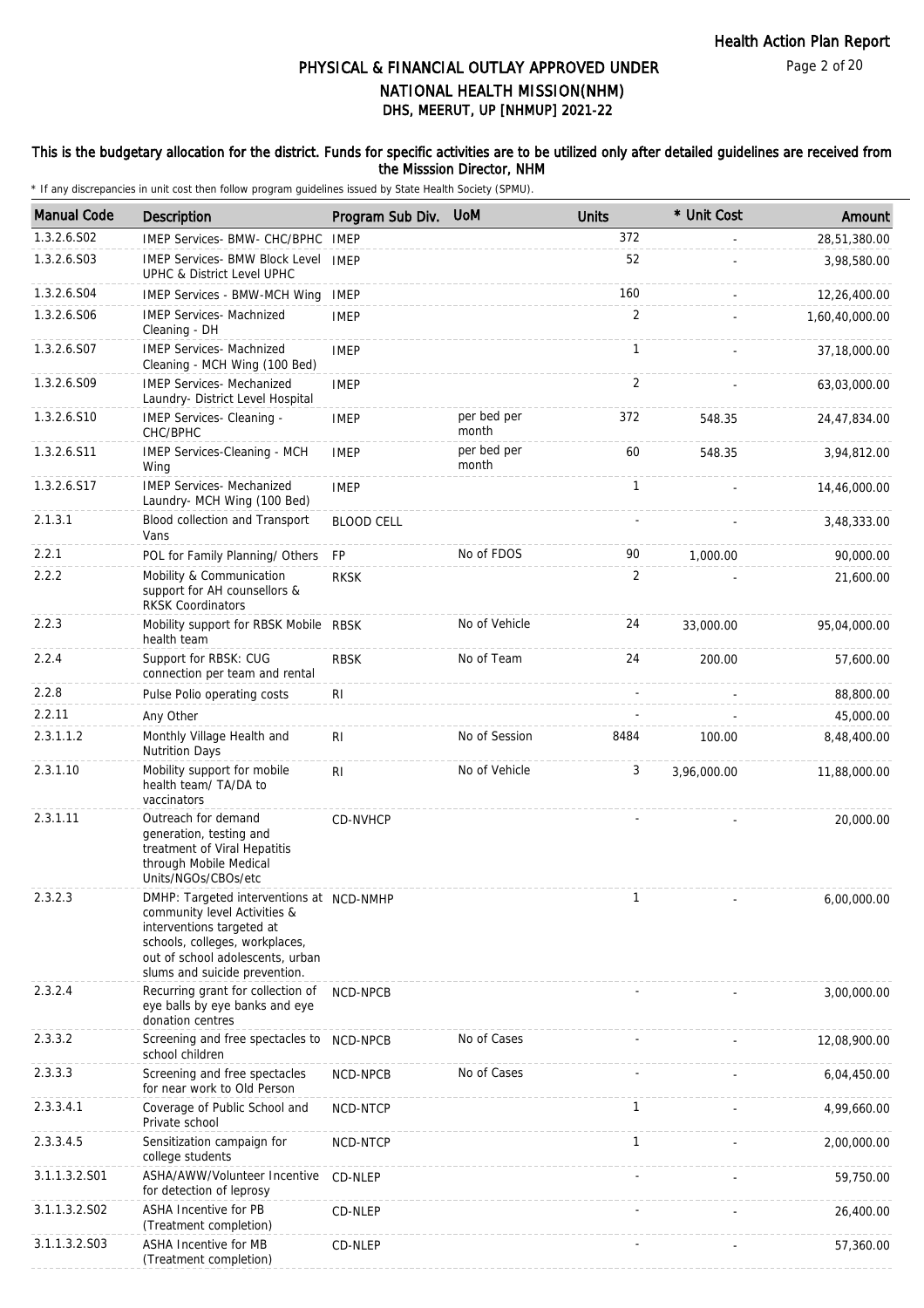Page 3 of 20

### PHYSICAL & FINANCIAL OUTLAY APPROVED UNDER NATIONAL HEALTH MISSION(NHM)

## DHS, MEERUT, UP [NHMUP] 2021-22

#### This is the budgetary allocation for the district. Funds for specific activities are to be utilized only after detailed guidelines are received from the Misssion Director, NHM

| <b>Manual Code</b> | Description                                                                                                          | Program Sub Div. | <b>UoM</b>                               | <b>Units</b> | * Unit Cost | Amount         |
|--------------------|----------------------------------------------------------------------------------------------------------------------|------------------|------------------------------------------|--------------|-------------|----------------|
| 3.1.1.3.3          | Any Other ASHS Incentives<br>(ASHA Involvement under NLEP<br>- Sensitisation)                                        | CD-NLEP          |                                          |              |             | 40,400.00      |
| 3.1.1.3.A.S01      | ASHA Incentive/ Honorarium for<br>Malaria and LLIN Distribution                                                      | CD-NVBDCP        |                                          |              |             | 2,25,000.00    |
| 3.1.1.3.A.S02      | ASHA Incentive for Dengue and<br>Chikungunya                                                                         | CD-NVBDCP        |                                          |              |             | 17,05,000.00   |
| 3.1.1.4.A.1.S01    | ASHA Incentive Filling of CBAC<br>forms and familly folder of<br>patients with confirm NCD cases                     | <b>CP</b>        | No. of<br><b>Beneficiaries</b>           |              | 10.00       | 38,83,520.00   |
| 3.1.1.1.4.S09.A    | ASHA incentive for HRP<br>identification and follow up                                                               | MН               | No of HRP                                | 3000         | 300.00      | 9,00,000.00    |
| 3.1.1.1.1.S01      | JSY Incentive to ASHA                                                                                                | MH               | No of<br><b>Deliveries</b>               | 15300        |             | 91,80,000.00   |
| 3.1.1.1.1.S03      | National Iron Plus Incentive for<br>mobilizing children and/or<br>ensuring compliance and<br>reporting (6-59 months) | <b>CH</b>        | No of ASHA                               | 2238         | 50.00       | 6,71,400.00    |
| 3.1.1.1.2.S01      | ASHA incentive under MAA<br>programme @ Rs 100 per ASHA<br>for quarterly mother's meeting                            | <b>CH</b>        | No of ASHA                               | 2238         | 100.00      | 8,95,200.00    |
| 3.1.1.1.2.S02      | Incentive for Home Based<br>Newborn Care programme                                                                   | <b>CH</b>        | No. of Child                             | 54004        | 250.00      | 1,35,01,000.00 |
| 3.1.1.1.2.S04      | Incentive for referral of SAM<br>cases to NRC and for follow up<br>of discharge SAM children from<br><b>NRCs</b>     | <b>CH</b>        | No.of SAM<br>Child referal &<br>followup | 1            | 150.00      | 28,800.00      |
| 3.1.1.1.2.S05      | Incentive for National<br>Deworming Day for mobilising<br>out of school children                                     | <b>RKSK</b>      | ASHA                                     | 4696         | 100.00      | 4,69,600.00    |
| 3.1.1.1.2.S06      | Incentive for IDCF for<br>prophylactic distribution of ORS<br>to family with under-five<br>children.                 | <b>CH</b>        | No of ASHA                               | 2238         | 100.00      | 2,23,800.00    |
| 3.1.1.1.2.S07      | Incentive to ASHA for Quaterly<br>Visit Under HBYC                                                                   | СH               | No of Children                           | 13893        | 50.00       | 34,73,250.00   |
| 3.1.1.1.3.S01      | ASHA Incentive under<br>Immunzation                                                                                  | R <sub>l</sub>   | No of Children                           | 81823        | 225.00      | 1,84,10,220.00 |
| 3.1.1.1.4.S08      | ASHA incentive for injectable<br>contraceptive (Antara)                                                              | <b>FP</b>        | No of Cases                              | 5097         | 100.00      | 5,09,700.00    |
| 3.1.1.1.4.S09.B    | Reimbursement of travel<br>expenses for accompanying a<br>women to facility for medical<br>abortion                  | FP               | No of Cases                              | 100          | 225.00      | 22,500.00      |
| 3.1.1.1.4.S09.C    | Reimbursement of travel<br>expenses for accompanying a<br>women to facility for surgical<br>abortion (MVA/EVA)       | <b>FP</b>        | No of Cases                              | 100          | 150.00      | 15,000.00      |
| 3.1.1.1.4.S01      | <b>ASHA Incentives under Saas</b><br>Bahu Sammellan                                                                  | FP               | No of Events                             | 1916         | 100.00      | 1,91,600.00    |
| 3.1.1.1.4.S02      | ASHA Incentives under Nayi Pehl FP<br>Kit                                                                            |                  | No of Kits                               | 8952         | 100.00      | 8,95,200.00    |
| 3.1.1.1.4.S04      | ASHA PPIUCD incentive for<br>accompanying the client for<br>PPIUCD insertion                                         | <b>FP</b>        | No of Cases                              | 5738         | 150.00      | 8,60,762.00    |
| 3.1.1.1.4.S05      | ASHA PAIUCD incentive for<br>accompanying the client for<br>PAIUCD insertion                                         | FP               | No. of cases                             | 46           | 150.00      | 6,900.00       |
| 3.1.1.1.4.S06.A    | ASHA incentive under ESB<br>scheme for promoting spacing of<br>births between 02 children                            | FP               | No. of cases                             | 2363         | 500.00      | 11,81,500.00   |
| 3.1.1.1.4.S06.B    | ASHA incentive under ESB<br>scheme for promoting spacing of<br>02 years after marriage                               | FP               | No. of cases                             | 1827         |             | 9,13,500.00    |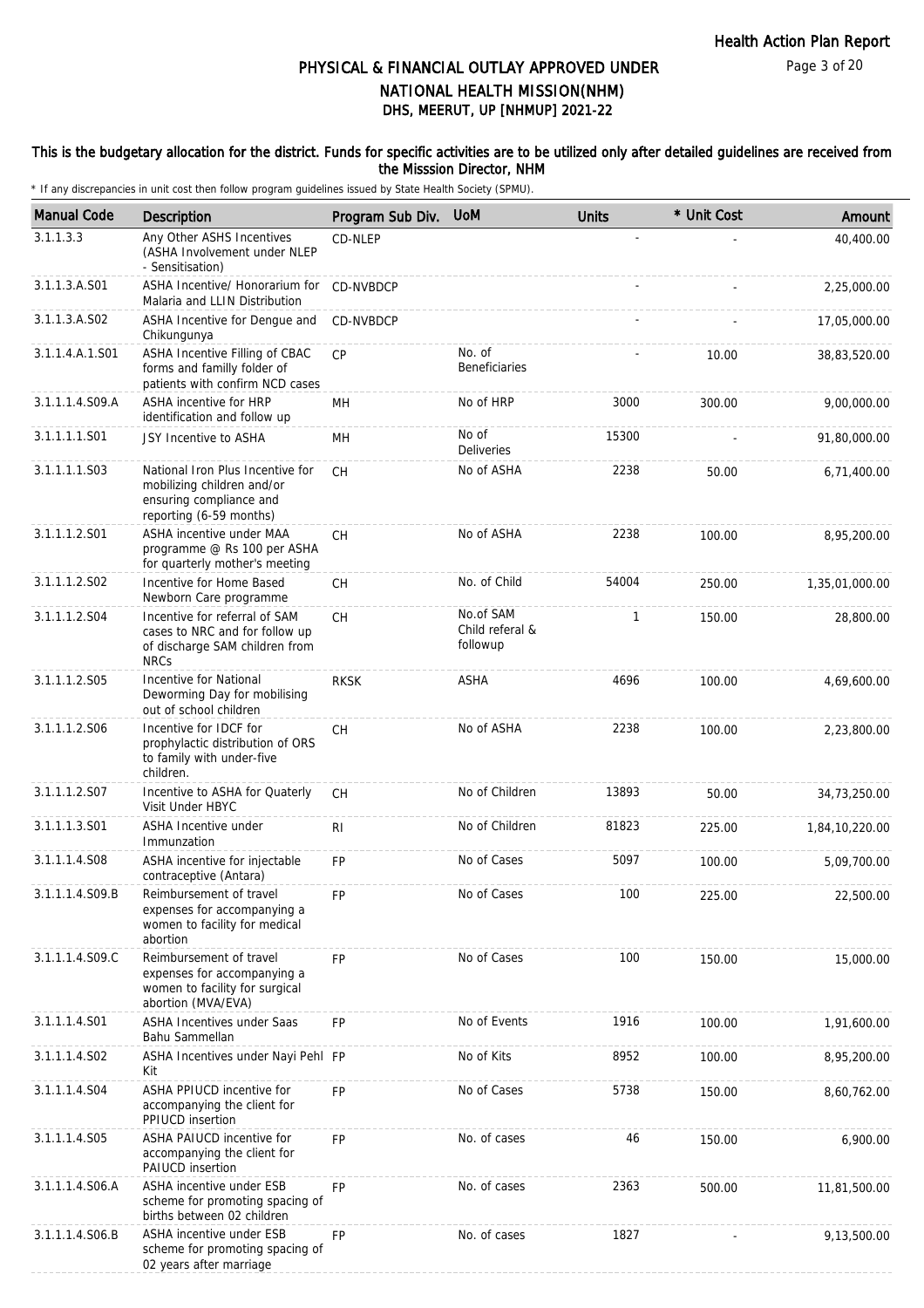This is the budgetary allocation for the district. Funds for specific activities are to be utilized only after detailed guidelines are received from

the Misssion Director, NHM

| <b>Manual Code</b>        | <b>Description</b>                                                                                                                | Program Sub Div. | <b>UoM</b>                             | <b>Units</b> | * Unit Cost | Amount         |
|---------------------------|-----------------------------------------------------------------------------------------------------------------------------------|------------------|----------------------------------------|--------------|-------------|----------------|
| 3.1.1.1.4.S07             | ASHA incentive under ESB<br>scheme for promoting Adoption<br>of Limiting Method upto Two<br>Children                              | <b>FP</b>        | No of Cases                            | 540          | 1,000.00    | 5.40.000.00    |
| 3.1.1.5                   | ASHA incentives for routine<br>activities                                                                                         | <b>CP</b>        | No. of Rural &<br>Rurban ASHA          |              | 2,000.00    | 4,28,16,000.00 |
| 3.1.1.6.S01               | Incentive to ASHA Facilitator for<br>CBAC, HRP and SAM Tracking                                                                   | CP               | No of AF                               |              | 1,700.00    | 17,34,000.00   |
| 3.1.1.6.S02               | Incentive to ASHA for Health<br>Promotion Day                                                                                     | CP               | No. of Rural &<br>Rurban ASHA          |              | 200.00      | 42,81,600.00   |
| 3.1.1.6.S03               | Incentive to ASHA under PMMVY CP                                                                                                  |                  | No. of<br><b>Beneficiaries</b>         |              | 100.00      | 13,04,100.00   |
| 3.1.1.6.S04               | ASHA Beema- Pradhan Mantri<br>Jeevan Jyoti & Suraksh Bima<br>Yojna                                                                | <b>CP</b>        |                                        |              |             | 7,52,802.00    |
| 3.1.3.1.1.S01             | Asha/ Asha Sangni Uniform                                                                                                         | <b>CP</b>        | No. of<br>Rural, Rurban<br>ASHA & AF   |              | 600.00      | 11,68,800.00   |
| 3.1.3.1.1.S02             | Asha/ Asha Sangni Umbrella                                                                                                        | <b>CP</b>        | No. of<br>Rural, Rurban<br>ASHA & AF   |              | 200.00      | 3,89,600.00    |
| 3.1.3.1.3                 | Awards to ASHA's/Link workers                                                                                                     | <b>CP</b>        | No. of<br>Rural, Urban<br>,Rurban ASHA |              | 300.00      | 7,65,000.00    |
| 3.1.3.1.6                 | Supervision costs by ASHA<br>facilitators (Shangni) (12<br>months)                                                                | CP               | No of AF                               |              | 7,200.00    | 73,44,000.00   |
| 3.1.1.1.3.S02.A           | Mobilization of children through<br>ASHA or other mobilizers                                                                      | R <sub>l</sub>   | No of Session                          | 30552        | 150.00      | 45,82,800.00   |
| 3.1.3.5.S01               | Incentive for other link workers<br>for Prepration of Due List of<br>Childrens to be immunized                                    | R <sub>l</sub>   | No of Session                          | 2784         | 100.00      | 2,78,400.00    |
| 3.1.2.10.S03              | Incentive to ASHA Cluster<br>Meeting                                                                                              | CP               |                                        |              |             | 13,67,550.00   |
| 3.2.2.3                   | Incentives for Peer Educators<br>under NVHCP                                                                                      | CD-NVHCP         |                                        |              |             | 1,00,000.00    |
| 3.2.3.1.1                 | Treatment Supporter<br>Honorarium (Rs 1000)                                                                                       | CD-RNTCP         |                                        |              |             | 60,30,000.00   |
| 3.2.3.1.2                 | <b>Treatment Supporter</b><br>Honorarium (Rs 5000)                                                                                | CD-RNTCP         |                                        |              |             | 5,31,000.00    |
| 3.2.3.1.3                 | Incentive for informant (Rs 500)                                                                                                  | CD-RNTCP         |                                        |              |             | 6,88,500.00    |
| 3.2.3.1.4.S01             | State/District TB Forums                                                                                                          | <b>CD-RNTCP</b>  |                                        |              |             | 5,000.00       |
| 3.2.3.1.4.SO <sub>2</sub> | Community Engagement<br>activities /Incentive for<br>community<br>volunteers/supervisors /LT etc<br>undertaking ACF               | CD-RNTCP         |                                        |              |             | 27,50,000.00   |
| 3.2.1.1.S02               | Other activities under Mission<br>Parivar Vikas: Demand<br>Generation (Saas Bahu<br>Sammellan)                                    | <b>FP</b>        | No of Events                           | 1916         | 1,500.00    | 28,74,000.00   |
| 3.3.3.2                   | Training of PRI's<br>representatives/ Police<br>personnel/ Teachers/ Transport<br>personnel/ NGO personnel/<br>other stakeholders | NCD-NTCP         |                                        | $\mathbf{1}$ |             | 30,000.00      |
| 3.3.3.3                   | Training of PRI under National<br>Program for Climate Change and<br>Human Health (NPCCHH)                                         | NCD-NPCCHH       |                                        | $\mathbf{1}$ |             | 70,000.00      |
| 3.3.4.S01                 | <b>AAA Platform</b>                                                                                                               | <b>CP</b>        | No. of Rural &<br>Rurban ASHA          |              | 75.00       | 29, 13, 300.00 |
| 4.1.1                     | <b>District Hospitals</b>                                                                                                         | <b>CP</b>        | No. of DH                              | 2            | 5,00,000.00 | 10,00,000.00   |
| 4.1.3                     | <b>Community Health Centers</b>                                                                                                   | <b>CP</b>        | No of CHC                              | 12           | 2,50,000.00 | 30,00,000.00   |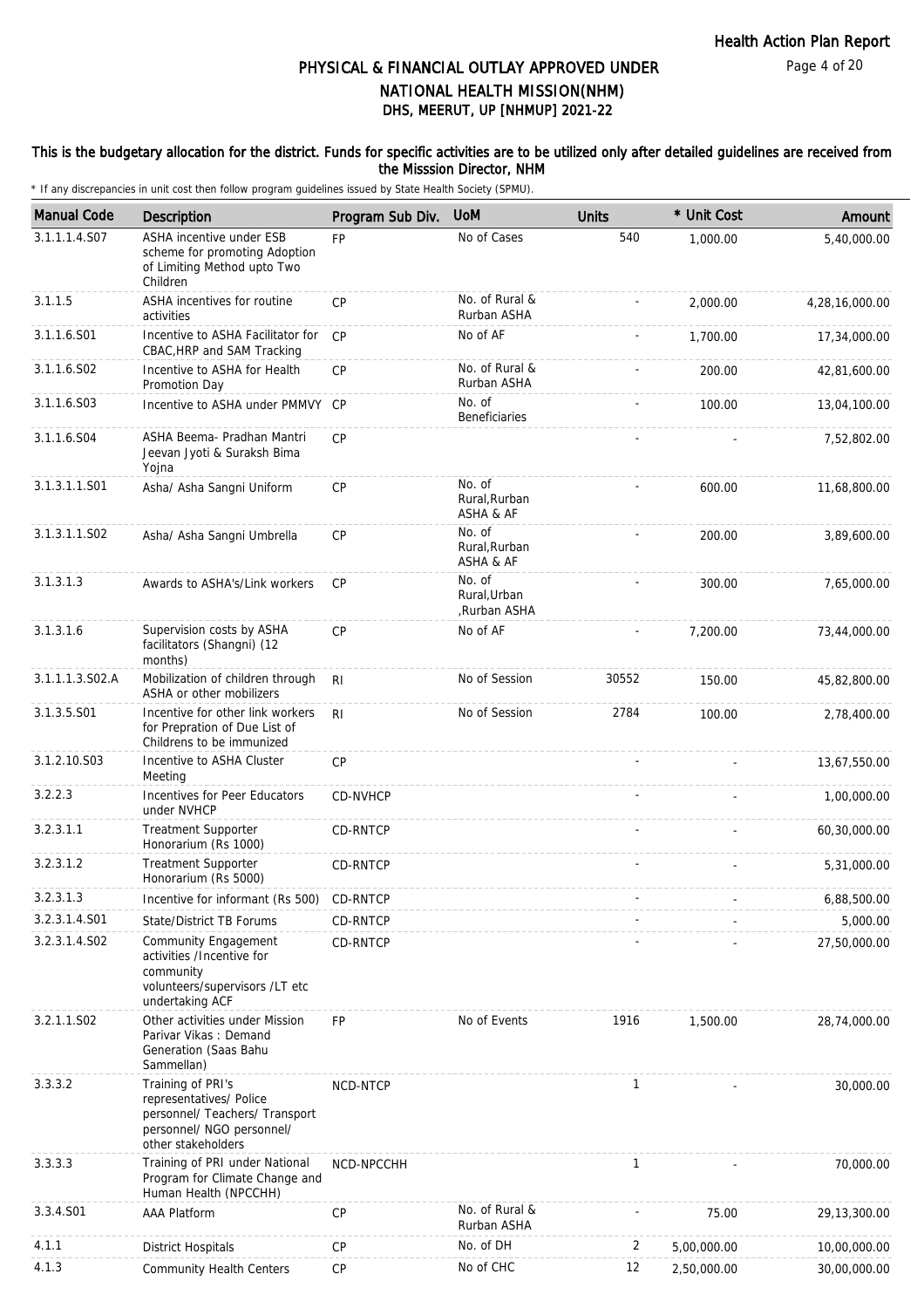#### This is the budgetary allocation for the district. Funds for specific activities are to be utilized only after detailed guidelines are received from the Misssion Director, NHM

| <b>Manual Code</b> | <b>Description</b>                                                      | Program Sub Div.  | <b>UoM</b>                        | <b>Units</b> | * Unit Cost | Amount         |
|--------------------|-------------------------------------------------------------------------|-------------------|-----------------------------------|--------------|-------------|----------------|
| 4.1.4              | Primary Health Centers                                                  | <b>CP</b>         | No of PHC                         | 32           | 87,500.00   | 28,00,000.00   |
| 4.1.5              | Sub Centers                                                             | <b>CP</b>         | No. of Sub<br>Centre              |              | 10,000.00   | 29,80,000.00   |
| 4.1.6              | Village Health Sanitation &<br><b>Nutrition Committee</b>               | <b>CP</b>         | No. of VHSNC                      |              | 10,000.00   | 53,40,000.00   |
| 4.1.7.S01          | H&WC Additional Untied Grant-<br>SC                                     | CP                | No. of HWC-<br>SC                 |              | 30,000.00   | 57,30,000.00   |
| 4.1.7.S02          | H&WC Additional Untied Grant-<br>PHC                                    | CP                | No. of HWC-<br>PHC                |              | 50,000.00   | 15,50,000.00   |
| 5.1.1.2.8          | Infrastructure strengthening of<br>SC to H&WC                           | <b>CP</b>         | No. of HWC-<br><b>SC</b>          |              | 7,00,000.00 | 2,07,00,000.00 |
| 5.1.1.2.9          | Infrastructure strengthening of<br>PHC to H&WC                          | <b>CP</b>         | No. of HWC-<br>PHC                |              | 2,74,000.00 | 2,74,000.00    |
| 5.1.2              | Sub Centre Rent and<br>Contingencies                                    | CP                |                                   |              |             | 21,78,000.00   |
| 5.3.3              | Blood bank/ Blood storage/ Day<br>care centre for<br>hemoglobinopathies | <b>BLOOD CELL</b> | Lumpsump                          |              |             | 1,00,000.00    |
| 5.3.9              | Safety Pits                                                             | RI                | No of piece                       | 18           | 6,000.00    | 1,08,000.00    |
| 5.3.14             | Civil Works under RNTCP                                                 | <b>CD-RNTCP</b>   |                                   | ÷,           |             | 3,50,000.00    |
| 6.1.1.1.5          | Any other Equipment<br>(Instrument and Equipment for<br>HWC)            | MH                | List of<br>Different<br>Equipment | 4            |             | 8,00,000.00    |
| 6.1.1.3.3          | Minilap kits                                                            | FP                | No of Kits                        | 6            | 3,000.00    | 18,000.00      |
| 6.1.1.3.5          | PPIUCD forceps                                                          | FP                | No of Kelly<br>forcep             | 46           | 600.00      | 27,600.00      |
| 6.1.4.4.1          | Procurement of Equipment                                                | CD-RNTCP          |                                   |              |             | 13,25,000.00   |
| 6.1.5.1.1          | Grant-in-aid for Vision Centre<br>(PHC) (Govt.)                         | NCD-NPCB          |                                   |              |             | 1,00,000.00    |
| 6.1.1.21.1         | Recurring GIA: Machinery &<br>Equipment for DH                          | NCD-NPHCE         |                                   | $\mathbf{1}$ |             | 1,50,000.00    |
| 6.1.2.6.F1.S03     | IT Recurring Expenses for PHC                                           | <b>CP</b>         |                                   |              |             | 1,50,000.00    |
| 6.1.2.6.F1.S04     | Laptop for HWC-PHC                                                      | <b>CP</b>         |                                   |              |             | 65,000.00      |
| 6.1.4.3.1          | <b>MCR</b>                                                              | CD-NLEP           |                                   |              |             | 40,000.00      |
| 6.1.4.3.2          | Aids/Appliance                                                          | CD-NLEP           |                                   |              |             | 17,000.00      |
| 6.1.4.3.3          | Equipment                                                               | CD-NLEP           |                                   |              |             | 5,000.00       |
| 6.1.6.1            | Repairs of Laparoscopes                                                 |                   | No of<br>Laproscopes              | 2            | 25,000.00   | 50,000.00      |
| 6.1.6.3            | Equipment Maintenance                                                   | CD-RNTCP          |                                   |              |             | 2,50,000.00    |
| 6.1.6.7            | Any Other blood Bank Located at BLOOD CELL<br><b>Medical Collages</b>   |                   |                                   |              |             | 4,50,000.00    |
| 6.2.1.1.A7.S05.a   | Drugs & Consumables Normal<br>Delivery L1 Facility                      | MH                | No of<br>Deliveries               | 200          |             | 4,000.00       |
| 6.2.1.1.A7.S05.b   | Drugs & Consumables Normal<br>Delivery L2 Facility                      | MH                | No of<br>Deliveries               | 9000         |             | 3,60,000.00    |
| 6.2.1.1.A7.S05.c   | Drugs & Consumables Normal<br>Delivery L3 Facility                      | MH                | No of<br><b>Deliveries</b>        | 7000         |             | 5,60,000.00    |
| 6.2.1.1.A7.S05.d   | Drugs & Consumables Caesarean MH<br>Delivery L3 Facility                |                   | No of<br>Deliveries               | 1300         |             | 4,68,000.00    |
| 6.2.1.1.A7.S05.k   | Normal Delivery L3 Medical<br>College (A Category @ Rs.400)             | MH                | No of<br>Deliveries               | 1500         |             | 6,00,000.00    |
| 6.2.1.1.A7.S05.m   | Medical College (Simple LSCS)(<br>A Category @ Rs.1800)                 | MH                | No of<br><b>Deliveries</b>        | 1800         |             | 32,40,000.00   |
| 6.2.1.2.2.12       | AEFI kit under RI Program                                               | <b>RI</b>         | No. of Kits                       | 72           | 200.00      | 14,400.00      |
| 6.2.1.3.1          | Nayi Pehl Kit                                                           | FP                | No of Kits                        | 8952         | 220.00      | 19,69,440.00   |
| 6.2.1.5.1          | Medicine for Mobile health team                                         | <b>RBSK</b>       | No of Team                        | 24           | 5,000.00    | 1,20,000.00    |
| 6.2.1.6.1          | Red/Black plastic bags et                                               | RI                | No of Session                     | 42420        | 9.00        | 3,81,780.00    |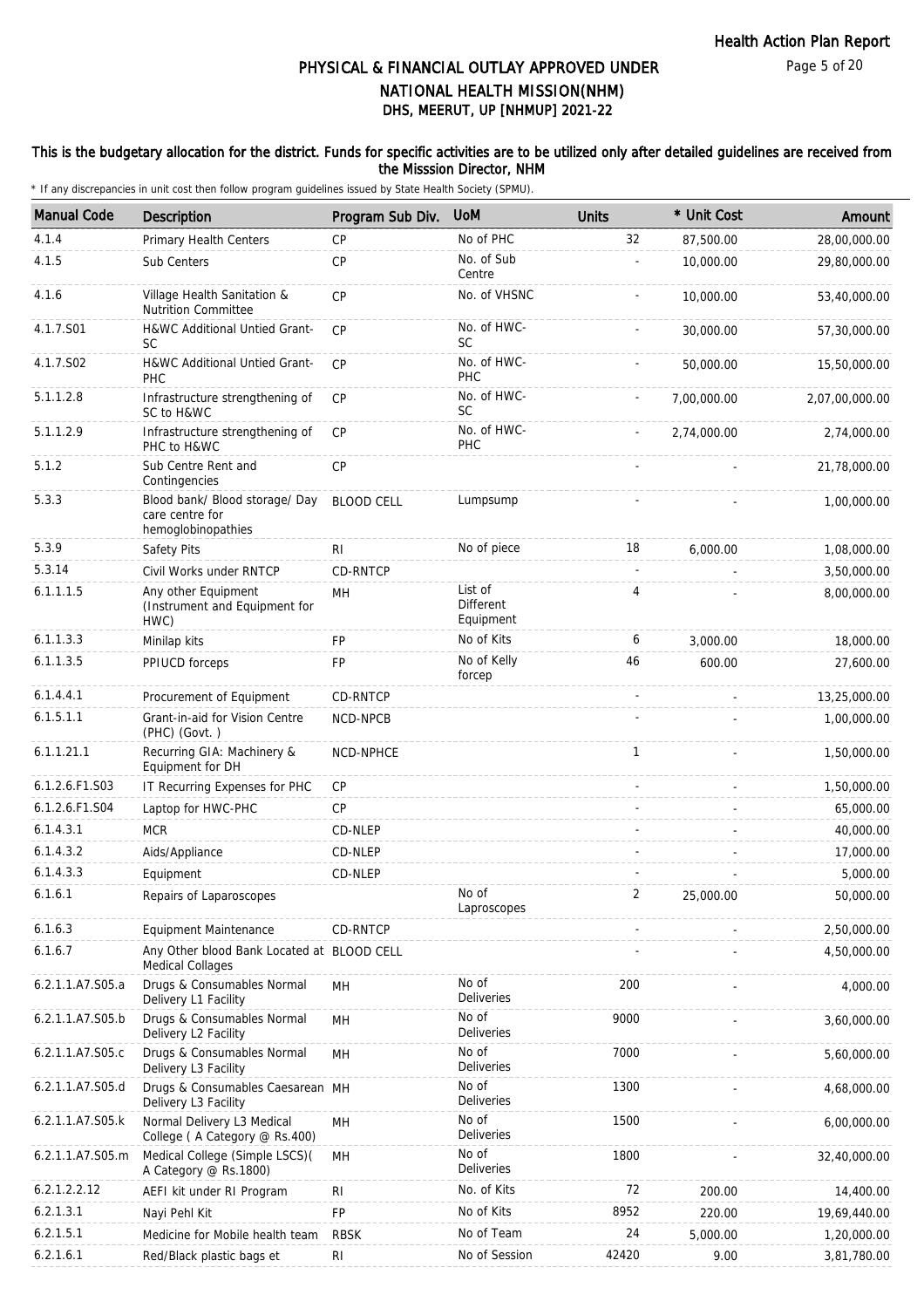Page 6 of 20

### PHYSICAL & FINANCIAL OUTLAY APPROVED UNDER NATIONAL HEALTH MISSION(NHM)

### DHS, MEERUT, UP [NHMUP] 2021-22

#### This is the budgetary allocation for the district. Funds for specific activities are to be utilized only after detailed guidelines are received from the Misssion Director, NHM

| <b>Manual Code</b> | <b>Description</b>                                                                                          | Program Sub Div.  | <b>UoM</b>                                                | <b>Units</b> | * Unit Cost | Amount            |
|--------------------|-------------------------------------------------------------------------------------------------------------|-------------------|-----------------------------------------------------------|--------------|-------------|-------------------|
| 6.2.1.6.2          | Bleach/Hypochlorite solution/<br>Twin bucket                                                                | RI.               | No of Facilities                                          |              |             | 46,500.00         |
| 6.2.2.1.4          | Replenishment of ASHA HBNC<br>kits                                                                          | CP                | No of ASHA                                                |              | 150.00      | 2,51,100.00       |
| 6.2.2.2.2          | Drugs and Supplies for blood<br>related disorders-<br>Haemoglobinopathies                                   | <b>BLOOD CELL</b> |                                                           |              |             | 9,70,000.00       |
| 6.2.2.4.1          | Drugs & Supplies for Ayush                                                                                  | <b>AYUSH</b>      | No of Doctors                                             | 31           | 50,000.00   | 15,50,000.00      |
| 6.2.2.6.1          | Lab strengthening of SHC - HWC CP                                                                           |                   |                                                           |              |             | 42,37,500.00      |
| 6.2.2.6.2          | Lab strengthening of PHC - HWC CP                                                                           |                   |                                                           |              |             | 10,30,000.00      |
| 6.2.3.1.1          | Chloroquine phosphate tablets                                                                               | CD-NVBDCP         |                                                           |              |             | 15,000.00         |
| 6.2.3.1.2          | Primaquine tablets 2.5 mg                                                                                   | CD-NVBDCP         |                                                           |              |             | 7,500.00          |
| 6.2.3.1.3          | Primaquine tablets 7.5 mg                                                                                   | CD-NVBDCP         |                                                           |              |             | 15,000.00         |
| 6.2.3.1.8          | Dengue NS1 antigen kit                                                                                      | CD-NVBDCP         |                                                           |              |             | 33,000.00         |
| 6.2.3.1.10         | Pyrethrum extract 2% for spare<br>spray                                                                     | CD-NVBDCP         |                                                           |              |             | 1,00,000.00       |
| 6.2.3.1.12         | RDT Malaria - bi-valent (For Non CD-NVBDCP<br>Project states)                                               |                   |                                                           |              |             | 2,13,500.00       |
| 6.2.3.2.1          | Supportive drugs, lab. Reagents CD-NLEP                                                                     |                   |                                                           |              |             | 13,000.00         |
| 6.2.3.3.1          | Laboratory Materials                                                                                        | CD-RNTCP          |                                                           |              |             | 33,03,000.00      |
| 6.2.3.3.2          | Procurement of Drugs                                                                                        | CD-RNTCP          |                                                           |              |             | 13,10,000.00      |
| 6.2.4.1.1          | Assistance for<br>consumables/drugs/medicines to<br>the Govt./District Hospital for<br>Cat sx etc           | NCD-NPCB          | No of Cases                                               |              |             | 45,26,640.00      |
| 6.2.4.5.1          | Drugs & Consumables for NCD<br>Management (incl. Diabetes,<br>Hypertension, Strokes etc) for<br>whole dist. | NCD-NPCDCS        |                                                           | 1            |             | 2,00,000.00       |
| 6.2.4.5.3          | Drugs & Diagnostic for NCD<br>Management incl. Diabetes,<br>Hypertension, Strokes etc                       | NCD-NPCDCS        |                                                           |              |             | 3,60,000.00       |
| 6.2.4.5.6          | Drugs & supplies for Universal<br>Screening of NCDs                                                         | NCD-NPCDCS        |                                                           | 1            |             | 41,02,000.00      |
| 6.1.3.2.a.S01      | Free Diagnostics for Pregnant<br>women under JSSK - USG on<br>PPP for PMSMA                                 | MH                | No of ANC                                                 | 1200         |             | 3,60,000.00       |
| $6.1.3.2.a.$ SO2   | Free Diagnostics for Pregnant<br>women under JSSK- AVD for for<br>HIV & Syphilis at VHNDs                   | MН                | No of ANC                                                 | 340          |             |                   |
| 6.1.3.2.a.S03      | Free Diagnostics for Pregnant<br>women under JSSK-MH                                                        | MH                | No of ANC                                                 | 79000        |             | 7,90,000.00       |
| 6.1.3.2.b          | Free Diagnostics for Sick infants<br>under JSSK                                                             | CH.               | No of Units                                               | 2            |             | 6,20,000.00       |
| 6.3.1.S03          | Any other (please specify)                                                                                  |                   |                                                           |              |             | 30,00,000.00      |
| 7.5.1              | Tribal Patient Support &<br><b>Transportation Charges</b>                                                   | CD-RNTCP          |                                                           |              |             | 94,400.00         |
| 7.5.2              | Sample collecton &<br>transportation charges                                                                | CD-RNTCP          |                                                           |              |             | 7,67,300.00       |
| 8.1.1.1            | ANMs - MH                                                                                                   | MН                | No of MH ANM                                              | 106          |             | 2, 18, 25, 435.00 |
| 8.1.1.1.S01        | ANM For New Sub-Center - CP                                                                                 | <b>CP</b>         |                                                           |              |             | 12,37,347.00      |
| 8.1.1.2.S01        | Staff Nurses-100 Beded MCH<br>Wing Neotology                                                                | MН                | No of MCH<br>Neonatology<br>trained Staff<br><b>Nurse</b> |              |             | 55,62,162.00      |
| 8.1.1.2.S02        | Staff Nurses-100 Beded MCH<br>Wing nursing sister                                                           | MH                | No of MCH<br><b>Nursing Sister</b>                        |              |             | 12,44,938.00      |
| 8.1.1.2.S04        | Staff Nurses-DH Strengthening                                                                               | <b>HS</b>         |                                                           |              |             | 1,56,49,000.00    |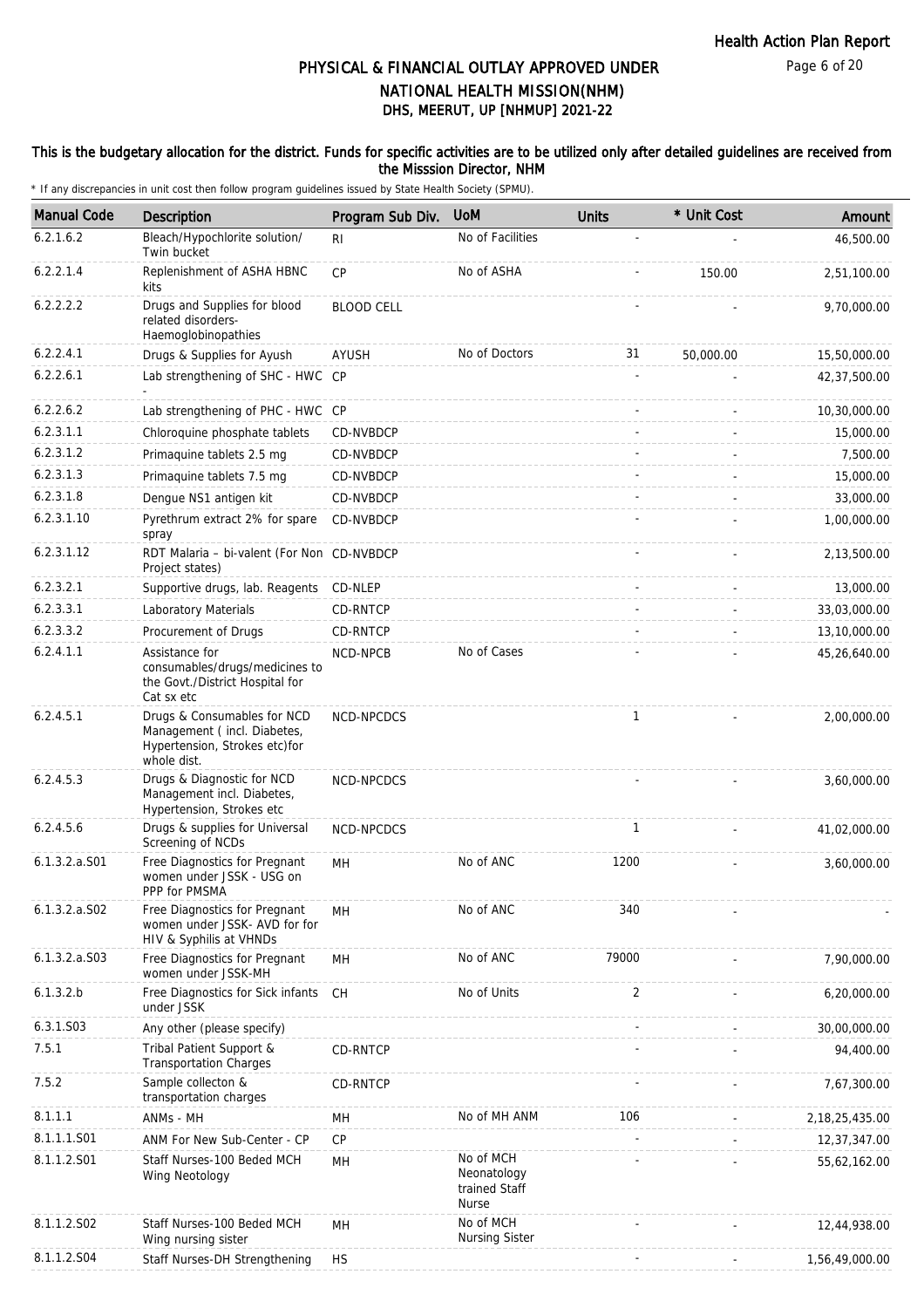#### This is the budgetary allocation for the district. Funds for specific activities are to be utilized only after detailed guidelines are received from the Misssion Director, NHM

| <b>Manual Code</b> | Description                                                                              | Program Sub Div. | <b>UoM</b>                                              | <b>Units</b>   | * Unit Cost | Amount         |
|--------------------|------------------------------------------------------------------------------------------|------------------|---------------------------------------------------------|----------------|-------------|----------------|
| 8.1.1.2.S05        | <b>Staff Nurses-MH</b>                                                                   | MН               | No of MH<br><b>Staff Nurse</b>                          | 42             |             | 1,32,11,075.00 |
| 8.1.1.2.S11        | Staff Nurse HWC - CP                                                                     | <b>CP</b>        |                                                         | $\mathbf{r}$   |             | 69,42,837.00   |
| 8.1.1.2.S12        | Staff Nurses HWC - MH                                                                    | MН               |                                                         | 12             |             | 14,40,936.00   |
| 8.1.1.5.S01        | Laboratory Technicians -100<br>Beded MCH Wing                                            | MH               | No of MCH<br>Laboratory<br>Technician                   |                |             | 12,28,782.00   |
| 8.1.1.5.S02        | Laboratory Technicians -HR                                                               | <b>HR</b>        |                                                         | $\overline{7}$ |             | 18,53,712.00   |
| 8.1.1.5.S04        | Laboratory Technicians - RNTCP                                                           | CD-RNTCP         |                                                         |                |             | 82,91,696.00   |
| 8.1.1.6.S05        | OT Technician                                                                            | <b>MIS</b>       | No of MH OT<br>technician                               |                |             | 10,58,400.00   |
| 8.1.1.6.S06        | OT Technician-MCH Wing                                                                   | MН               | No of MCH OT<br>Technician                              |                |             | 3,48,035.00    |
| 8.1.1.9            | Radiographer/ X-ray technician                                                           | HR               |                                                         | 5              |             | 13,24,080.00   |
| 8.1.1.12.S02       | Para Medical Worker CD-NLEP                                                              | CD-NLEP          |                                                         |                |             | 2,97,184.00    |
| 8.1.2.1.S01        | Obstetricians and Gynaecologists MH<br>-100 Beded MCH Wing                               |                  | No of MCH<br>Obstetricians<br>and<br>Gynaecologist<br>S |                |             | 32,40,000.00   |
| 8.1.2.1.S04        | Obstetricians and Gynaecologists MH<br>-MH                                               |                  | No of MH<br>Obstetricians<br>and<br>Gynaecologist<br>S  |                |             | 32,40,000.00   |
| 8.1.2.2.S01        | Paediatricians- 100 Beded MCH<br>Wing                                                    | MН               | No of MCH<br>Pediatrician                               |                |             | 37,47,600.00   |
| 8.1.2.3.S02        | Anaesthetists -100 Beded MCH<br>Wing                                                     | MH               | No of MCH<br>Anesthetic                                 |                |             | 32,40,000.00   |
| 8.1.2.3.S04        | Anaesthetists -DH Strengthening                                                          | HS               |                                                         |                |             | 23,81,000.00   |
| 8.1.2.3.S05        | Anaesthetists -MH                                                                        | MH               | No of MH<br>Anesthetic                                  |                |             | 36,60,000.00   |
| 8.1.2.4.S02        | Surgeons-DH Strengthening                                                                | <b>HS</b>        |                                                         |                |             | 36,00,000.00   |
| 8.1.2.5.S01        | Radiologists- 100 Beded MCH<br>Wing                                                      | MH               | No of MCH<br>Radiologist                                |                |             | 11,70,000.00   |
| 8.1.2.5.S03        | Radiologists-DH Strengthening                                                            | <b>HS</b>        |                                                         |                |             | 24,00,000.00   |
| 8.1.2.6.S01        | Pathologists/ Haemotologists-<br>100 Beded MCH Wing                                      | MH               | No of MCH<br>Pathologist                                |                |             | 15,87,600.00   |
| 8.1.2.6.S03        | Pathologists/ Haemotologists-<br>DH Strengthening                                        | <b>HS</b>        |                                                         |                |             | 23,91,000.00   |
| 8.1.3.3.S01        | Orthopaedics- DH Strengthening                                                           | <b>HS</b>        |                                                         |                |             | 12,00,000.00   |
| 8.1.3.4.S01        | <b>ENT-DH Strengthening</b>                                                              | <b>HS</b>        |                                                         |                |             | 12,00,000.00   |
| 8.1.3.5.S01        | Ophthalmologists-NCD-NPCB                                                                | NCD-NPCB         |                                                         |                |             | 7,92,000.00    |
| 8.1.3.10.S01       | FRU Operationalization for<br>Gynae & anesthetist specialist on<br>call from govt sector | MН               | No of C<br>Section                                      | 8              |             | 24,000.00      |
| 8.1.3.10.S02       | FRU Operationalization<br>Gynecologists specialist on call<br>from pvt sector            | MH               | No of C<br>Section                                      | 4              |             | 18,000.00      |
| 8.1.3.10.S03       | FRU Operationalization<br>anesthetist specialist on call for<br>from pvt sector          | MН               | No of C<br>Section                                      | 4              |             | 12,000.00      |
| 8.1.5.S02          | Medical Officers - DH<br>Strengthening                                                   | <b>HS</b>        |                                                         |                |             | 14,40,000.00   |
| 8.1.5.S03          | Medical Officers -MH                                                                     | MH               | No of MH LMO                                            |                |             | 20,22,000.00   |
| 8.1.5.S06          | Medical Officers -CD-RNTCP                                                               | CD-RNTCP         |                                                         |                |             | 27,59,000.00   |
| 8.1.6.1            | <b>AYUSH MOs</b>                                                                         | <b>AYUSH</b>     |                                                         | 32             |             | 1,63,08,371.00 |
| 8.1.6.2            | Pharmacist - AYUSH                                                                       | <b>AYUSH</b>     |                                                         | 6              |             | 10,66,889.00   |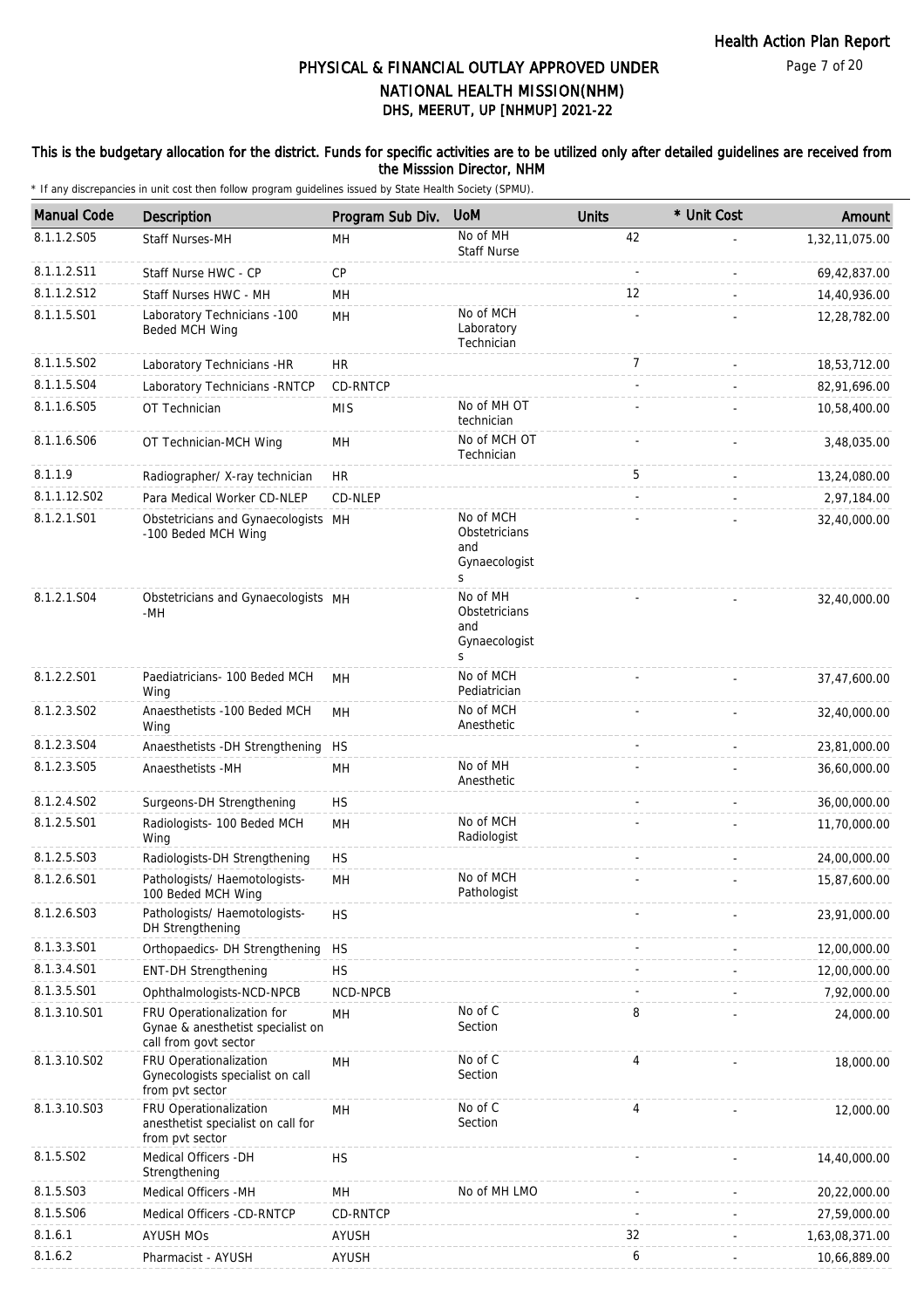#### This is the budgetary allocation for the district. Funds for specific activities are to be utilized only after detailed guidelines are received from the Misssion Director, NHM

| <b>Manual Code</b> | Description                                                 | Program Sub Div.  | <b>UoM</b>                     | <b>Units</b>   | * Unit Cost | Amount         |
|--------------------|-------------------------------------------------------------|-------------------|--------------------------------|----------------|-------------|----------------|
| 8.1.7.1.1          | MOs- AYUSH                                                  | <b>RBSK</b>       |                                | 44             |             | 1,67,72,736.00 |
| 8.1.7.1.2.S01      | MOs-MBBS                                                    | <b>RBSK</b>       |                                | 3              |             | 22,02,012.00   |
| 8.1.7.1.2.S02      | MOs-Dental MO/ BDS                                          | <b>RBSK</b>       |                                | 5              |             | 35,67,900.00   |
| 8.1.7.1.3          | <b>Staff Nurse</b>                                          | <b>RBSK</b>       |                                | 11             |             | 37,00,224.00   |
| 8.1.7.1.4          | ANM                                                         | <b>RBSK</b>       |                                | 15             |             | 21,32,748.00   |
| 8.1.7.1.5.S01      | Para Medical Worker                                         | <b>RBSK</b>       |                                | 20             |             | 48,44,160.00   |
| 8.1.7.1.5.S02      | Pharmacists                                                 | <b>RBSK</b>       |                                | 6              |             | 5,50,930.00    |
| 8.1.8.1            | <b>Medical Officers</b>                                     | CН                | No. of Mos                     | 1              |             | 3,60,000.00    |
| 8.1.8.2            | <b>Staff Nurse</b>                                          | <b>CH</b>         | No. of SNs                     | 4              |             | 15,13,008.00   |
| 8.1.8.3            | Cook cum caretaker                                          | <b>CH</b>         | No. of Cook<br>cum Caretaker   | $\overline{2}$ |             | 3,08,551.00    |
| 8.1.8.5            | Feeding demonstrator for NRC                                | <b>CH</b>         | No. of FDs                     | 1              |             | 3,04,454.00    |
| 8.1.9.1.S01        | Paediatrician SNCU-CH                                       | <b>CH</b>         | No. of<br>Peadiatrician        | 3              |             | 36,00,000.00   |
| 8.1.9.3.S01        | Staff Nurse - SNCU/KMC                                      | <b>CH</b>         | No. of SNs                     | 28             |             | 77, 17, 975.00 |
| 8.1.9.3.S02        | Staff Nurse -NBSU                                           | <b>CH</b>         | No. of SNs                     | 9              |             | 21,40,366.00   |
| 8.1.9.6.SO2        | Others- SNCU Staff ( Ward<br>Aaya/ Cleaner/ Security Guard) | СH                |                                | 18             |             | 32,18,968.00   |
| 8.1.9.6.S03        | Others- SNCU Staff DEO                                      | <b>CH</b>         | no. of Posts                   | 2              |             | 5,04,014.00    |
| 8.1.10.3.S01       | Staff Nurses - DH Strengthening                             | HS                |                                |                |             | 50,40,000.00   |
| 8.1.10.3.S02       | Staff Nurses Incharge - DH<br>Strengthening                 | HS                |                                |                |             | 3,84,000.00    |
| 8.1.12.1           | Mid-level Service Provider                                  | СP                |                                |                |             | 1,10,99,475.00 |
| 8.1.12.2           | Performance incentive for Mid-<br>level service providers   | <b>CP</b>         | No. of HWC-<br><b>CHO</b>      |                | 15,000.00   | 68,62,500.00   |
| 8.1.13.1.S01       | Counsellor -NCD-NPCB                                        | NCD-NPCB          |                                |                |             | 2,86,250.00    |
| 8.1.13.1.S02       | Counsellor - RKSK                                           | <b>RKSK</b>       |                                | 2              |             | 3,12,000.00    |
| 8.1.13.1.S03       | Counsellor - RMNCHA-FW                                      | <b>FP</b>         | No of<br>Counsellors/m<br>onth | 2              | 15,073.00   | 4,27,936.00    |
| 8.1.13.1.S04       | Counsellor - RNTCP                                          | CD-RNTCP          |                                |                |             | 5,06,000.00    |
| 8.1.13.5           | Audiometrician/ Audiologist-<br>NCD-NPPCD                   | NCD-NPPCD         |                                |                |             | 3,60,000.00    |
| 8.1.13.10          | TBHV-CD-RNTCP                                               | CD-RNTCP          |                                |                |             | 64,59,448.00   |
| 8.1.13.16          | Ophthalmic Assistant/<br>Refractionist NCD-NPCB             | NCD-NPCB          |                                |                |             | 1,63,238.00    |
| 8.1.13.18          | Audiometrics Asstt.NCD-NPPCD                                | NCD-NPPCD         |                                |                |             | 1,80,000.00    |
| 8.1.13.19          | Instructor for Hearing Imapired<br>Children-NCD-NPPCD       | NCD-NPPCD         |                                |                |             | 1,80,000.00    |
| 8.1.13.22.S01      | Audiomatric<br>Assisstant/Audiologist UPHSSP                | <b>HS</b>         | No of Staff                    |                |             | 2,82,365.00    |
| 8.1.13.22.S03      | Dietician/ Nutritionist UPHSSP                              | <b>HS</b>         |                                |                |             | 8,17,740.00    |
| 8.1.13.22.S04      | Lab Technician UPHSSP                                       | <b>HS</b>         |                                |                |             | 5,08,258.00    |
| 8.1.13.22.S05      | Optometrist UPHSSP                                          | <b>HS</b>         |                                |                |             | 1,81,520.00    |
| 8.1.13.22.S06      | OT Technician UPHSSP                                        | HS                |                                |                |             | 6,89,778.00    |
| 8.1.13.22.S07      | Rogi Sahayata Kendra Manager                                | QA                |                                | 2              |             | 4,65,600.00    |
| 8.1.13.22.S09      | Staff Nurse UPHSSP                                          | HS                |                                |                |             | 1,97,49,049.00 |
| 8.1.13.22.S10      | X-Ray Technician UPHSSP                                     | HS                |                                |                |             | 1,81,520.00    |
| 8.1.13.22.S12      | Physiotherapist UPHSSP                                      | <b>HS</b>         |                                |                |             | 2,13,926.00    |
| 8.1.13.22.S13      | Rogi Sahayata Kendra Operator                               | QA                |                                | 2              |             | 3,34,687.00    |
| 8.1.13.22.S14      | Ward Aaya/Boy UPHSSP                                        | <b>HS</b>         |                                |                |             | 17,89,951.00   |
| 8.1.14.1.S01       | MO (Blood Bank)                                             | <b>BLOOD CELL</b> |                                |                |             | 16,76,000.00   |
| 8.1.14.1.S02       | MO (BCTV)                                                   | <b>BLOOD CELL</b> |                                |                |             | 7,94,000.00    |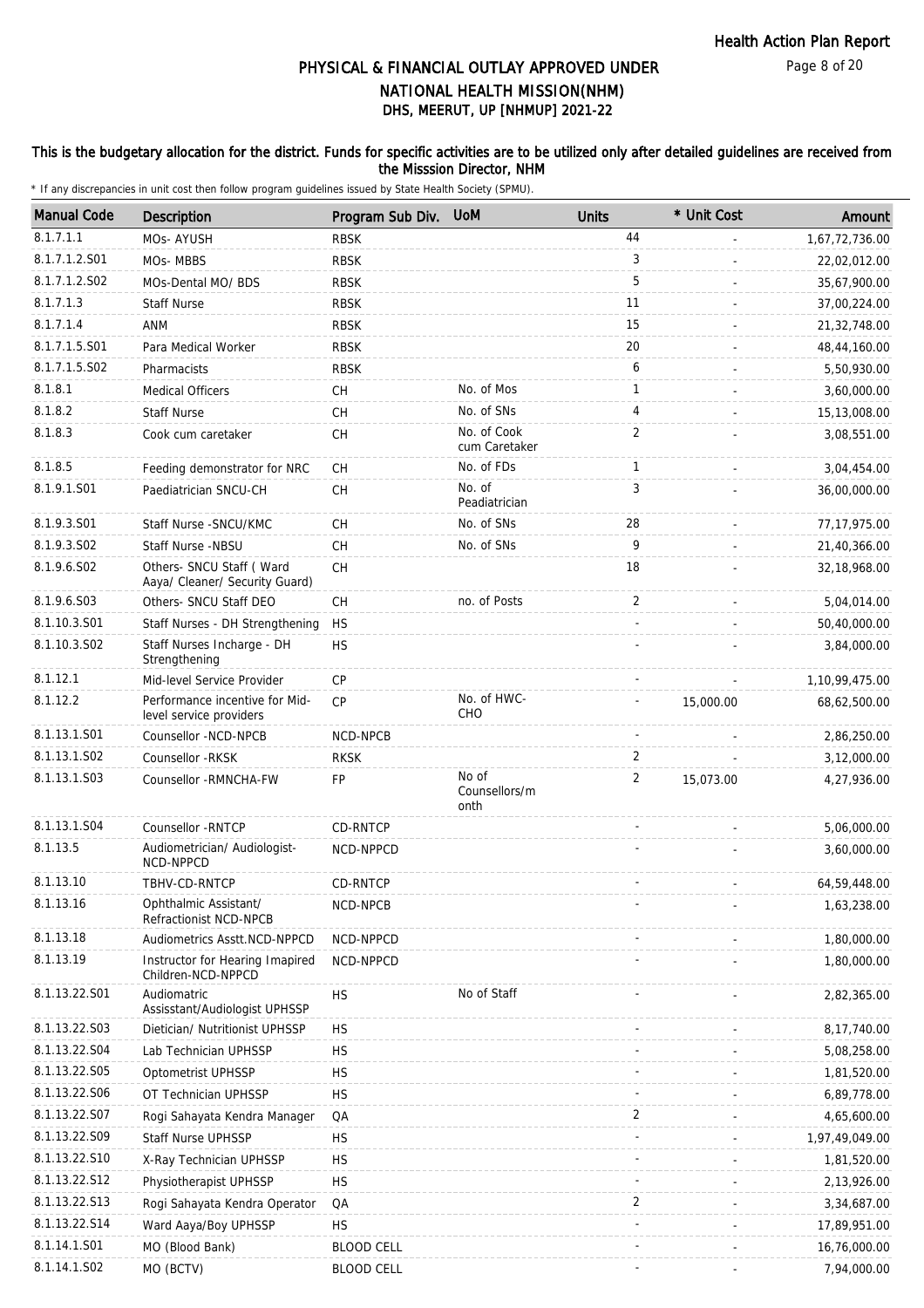#### This is the budgetary allocation for the district. Funds for specific activities are to be utilized only after detailed guidelines are received from the Misssion Director, NHM

| <b>Manual Code</b> | Description                                                                                                               | Program Sub Div.  | <b>UoM</b>                          | <b>Units</b> | * Unit Cost | Amount       |
|--------------------|---------------------------------------------------------------------------------------------------------------------------|-------------------|-------------------------------------|--------------|-------------|--------------|
| 8.1.14.1.S03       | Pathologist (Blood Bank)                                                                                                  | <b>BLOOD CELL</b> |                                     |              |             | 14,40,000.00 |
| 8.1.14.2           | <b>Staff Nurse</b>                                                                                                        | <b>BLOOD CELL</b> |                                     |              |             | 7,85,000.00  |
| 8.1.14.4.S01       | Lab Technician (BCTV)                                                                                                     | <b>BLOOD CELL</b> |                                     |              |             | 2,18,000.00  |
| 8.1.14.4.S02       | Lab Technician (BB)                                                                                                       | <b>BLOOD CELL</b> |                                     |              |             | 11,07,000.00 |
| 8.1.14.5.S02       | Others- Lab Technicians                                                                                                   | <b>BLOOD CELL</b> |                                     |              |             | 16,64,000.00 |
| 8.1.14.5.S03       | Others-Lab Attendant                                                                                                      | <b>BLOOD CELL</b> |                                     |              |             | 6,96,000.00  |
| 8.1.14.5.S04       | Others-Social Worker/PRO                                                                                                  | <b>BLOOD CELL</b> |                                     |              |             | 1,80,000.00  |
| 8.1.14.5.S05       | Others-Lab Attendant - BSU                                                                                                | <b>BLOOD CELL</b> |                                     |              |             | 6,72,000.00  |
| 8.1.14.5.S06       | Others-Lab Attendant - BCTV                                                                                               | <b>BLOOD CELL</b> |                                     |              |             | 1,01,000.00  |
| 8.1.15.13.S01      | Others-DEO-CD-NVHCP                                                                                                       | CD-NVHCP          |                                     |              |             | 2,23,000.00  |
| 8.1.15.13.S03      | Others-Medical Officer-CD-<br><b>NVHCP</b>                                                                                | CD-NVHCP          |                                     |              |             | 3,60,000.00  |
| 8.1.15.13.S05      | Others-Pharmacist-CD-NVHCP                                                                                                | CD-NVHCP          |                                     |              |             | 2,21,000.00  |
| 8.1.16.2.S01       | Cold Chain Handlers                                                                                                       | RI                |                                     |              |             | 3,73,374.00  |
| 8.1.16.6.S01       | Data Entry Operator BB                                                                                                    | <b>BLOOD CELL</b> |                                     |              |             | 4,16,000.00  |
| 8.1.16.7.S01       | Driver BCTV                                                                                                               | <b>BLOOD CELL</b> |                                     |              |             | 2,84,000.00  |
| 8.1.16.7.S02       | Sweeper- NCD- Blood bank                                                                                                  | <b>BLOOD CELL</b> |                                     |              |             | 2,89,000.00  |
| 8.1.16.7.S03       | Sweeper-NCD-Blood Storage<br>Unit                                                                                         | <b>BLOOD CELL</b> |                                     |              |             | 4,33,000.00  |
| 8.1.16.7.S05       | Cleaner -NRC                                                                                                              | CH                | no. of Posts                        | 1            |             | 1,78,831.00  |
| 8.1.16.7.S06       | Vaccine Van Driver                                                                                                        | RI                |                                     |              |             | 1,80,117.00  |
| 8.4.1              | Additional Allowances/<br>Incentives to Medical Officers                                                                  | MH                |                                     | 40           |             | 9,60,000.00  |
| 8.4.5              | Performance reward if any                                                                                                 | FP                | No of Distrcts                      | 6            | 50,000.00   | 2,40,000.00  |
| 8.4.7              | Incentive to provider for PPIUCD<br>services @Rs 150 per PPIUCD<br>insertion                                              | <b>FP</b>         | No of Cases                         | 5887         | 150.00      | 8,83,050.00  |
| 8.4.8              | Incentive to provider for PAIUCD FP<br>Services @Rs 150 per PAIUCD<br>insertion                                           |                   | No of Cases                         | 46           | 150.00      | 6,900.00     |
| 8.4.9              | Team based incentives for<br><b>Health &amp; Wellness Centers</b><br>(H&WC Sub Center)                                    | CP                | No of HWC                           |              | 11,000.00   | 50,32,500.00 |
| 8.4.10             | Team based incentives for<br>Health & Wellness Centers<br>(H&WC PHC)                                                      | <b>CP</b>         | No of HWC                           |              | 11,000.00   | 17,89,750.00 |
| 8.4.11             | Incentives under NVHCP for MO, CD-NVHCP<br>Pharmacist and LT                                                              |                   |                                     |              |             | 1,65,600.00  |
| 8.4.12.S01         | HRP identification and follow up<br>for ANM                                                                               | MН                | No of HRP                           | 3000         | 200.00      | 6,00,000.00  |
| 8.4.12.S03         | Performance based Incentives to FP<br>RMNCHA Counselors in Family<br>Planning                                             |                   | No of Cases                         | 135          | 50.00       | 6,750.00     |
| 8.4.12.S04         | RI Cold chain handlers incentive                                                                                          | RI                | Lumpsump                            | 29           | 2,400.00    | 8,35,200.00  |
| 9.1.2.S02          | Mobility/ POL expenses for<br>supporting the community and<br>clinical site visits of nursing<br>students of govt. GNMTCs | MH                |                                     | 1            |             | 2,25,000.00  |
| 9.1.2.S04          | Contingency expenses for the 7<br><b>GNM</b> schools                                                                      | MH                |                                     | $\mathbf{1}$ |             | 67,500.00    |
| 9.1.2.S05          | Rolling out Midwifery Initiative<br>Infrastructure Upgradation                                                            | MH                | List of<br>Different<br>Equipment   |              |             | 10,25,000.00 |
| 9.1.1.A1           | Setting up of Skill Lab                                                                                                   | Nursing           | Lumpsump                            | $\mathbf{1}$ |             | 25,000.00    |
| 9.1.1.A4           | Setting up of Life saving<br>Anaesthesia skills Training<br>Centres                                                       | MH                | No of Life<br>saving<br>Anaesthesia |              |             | 44,00,000.00 |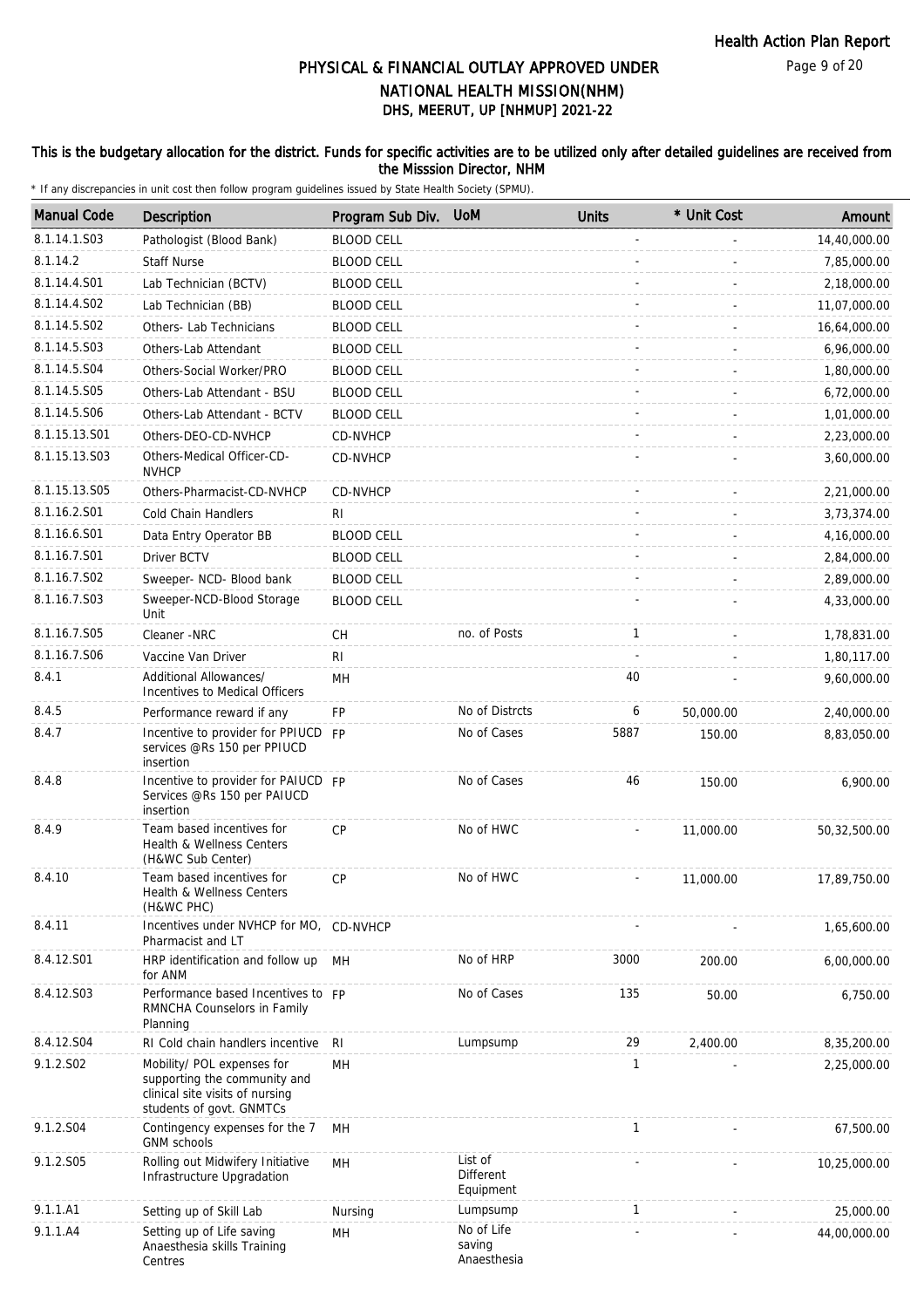Page 10 of 20

### DHS, MEERUT, UP [NHMUP] 2021-22 PHYSICAL & FINANCIAL OUTLAY APPROVED UNDER NATIONAL HEALTH MISSION(NHM)

#### This is the budgetary allocation for the district. Funds for specific activities are to be utilized only after detailed guidelines are received from the Misssion Director, NHM

| <b>Manual Code</b> | Description                                                                                                  | Program Sub Div. | <b>UoM</b>                      | <b>Units</b>   | * Unit Cost  | Amount       |
|--------------------|--------------------------------------------------------------------------------------------------------------|------------------|---------------------------------|----------------|--------------|--------------|
|                    |                                                                                                              |                  | skills Training                 |                |              |              |
| 9.2.1.1.3          | Onsite mentoring at Delivery<br>Points/ Nursing Institutions/<br><b>Nursing Schools</b>                      | Nursing          | No of Visits                    | $\mathbf{1}$   |              | 42,000.00    |
| 9.2.1.1.7          | Training of Staff Nurses/ANMs /<br>LHVs in SBA                                                               | Nursing          |                                 | 1              | 10,86,520.00 | 10,86,520.00 |
| 9.2.1.2.4          | Orienation activities on vitamin A CH<br>supplemenation and Anemia<br>Mukta Bharat Programme                 |                  | No of Batch                     | 20             |              | 71,176.00    |
| 9.2.1.2.5          | Child Death Review Trainings                                                                                 | СH               | No of Batch                     | 11             | 28,000.00    | 3,08,000.00  |
| 9.2.1.2.19         | 4 days Trainings on IYCF for<br>MOs, SNs, ANMs of all DPs and<br>SCs                                         | <b>CH</b>        | No of Batch                     | 9              |              | 7,32,600.00  |
| 9.2.1.2.20         | Orientation on National<br>Deworming Day                                                                     | <b>RKSK</b>      | per participant                 | 142            | 100.00       | 2,84,160.00  |
| 9.2.1.3.2.S01      | Otr.Review/orientation meeting<br>at Block Level for ANM                                                     | <b>FP</b>        | No of<br>Orientation<br>meeting | 48             | 1,000.00     | 48,000.00    |
| 9.2.1.3.2.S02      | Otr. Review/orientation meeting<br>of ASHA/ANM OF 20 Urban<br>District at Districts Level                    | <b>FP</b>        | No of<br>Orientation<br>meeting | 24             | 2,000.00     | 1,92,000.00  |
| 9.2.1.3.5          | Laparoscopic sterilization<br>training for doctors (teams of<br>doctor, SN and OT assistant)                 | FP               | No of Batch                     | $\mathbf{1}$   | 1,79,015.00  | 1,79,015.00  |
| 9.2.1.3.17         | Training of Medical officers<br>(PPIUCD insertion training)                                                  | FP               | No of Batch                     | $\mathbf{1}$   | 1,41,625.00  | 1,41,625.00  |
| 9.2.1.3.19         | Training of Nurses (Staff<br>Nurse/LHV/ANM) (PPIUCD<br>insertion training)                                   |                  | No of batches                   | 7              | 85,550.00    | 5,97,275.00  |
| 9.2.1.3.23         | Training of Medical officers<br>(Injectible Contraceptive<br>Trainings)                                      | <b>FP</b>        | No of Batch                     | $\mathbf{1}$   | 41,800.00    | 41,800.00    |
| 9.2.1.3.24         | Training of AYUSH doctors<br>(Injectible Contraceptive<br>Trainings)                                         | <b>FP</b>        | No of Batch                     | $\mathbf{1}$   | 22,800.00    | 22,800.00    |
| 9.2.1.3.25         | Training of Nurses (Staff<br>Nurse/LHV/ANM) (Injectible<br>Contraceptive Trainings)                          | FP               | No of Batch                     | 2              | 35,800.00    | 71,600.00    |
| 9.2.1.3.27.S01     | FP-LMIS training-Urban Staffs<br>and others                                                                  | <b>FP</b>        |                                 | 2              | 46,900.00    | 93,800.00    |
| 9.2.1.3.27.S02     | FP-LMIS training- ASHA Sangni<br>Refresher                                                                   | <b>FP</b>        |                                 | $\overline{2}$ | 4,900.00     | 9,800.00     |
| 9.2.1.4.13.C       | Any other (please specify) Kishor RKSK<br>Swasyhya Manch                                                     |                  | No of Events                    | 26             | 5,000.00     | 1,30,000.00  |
| 9.2.1.7.1.S01      | Training under Immunisation-<br><b>CCH</b>                                                                   | RI               | Lumpsump                        |                |              | 95,000.00    |
| 9.2.1.7.1.S02      | Training under Immunisation-<br>Data Handler                                                                 | R <sub>l</sub>   | Lumpsump                        |                |              | 6,500.00     |
| 9.2.1.7.1.S03      | Training under Immunisation-<br>Health Worker                                                                | RI               | Lumpsump                        |                |              | 8,31,600.00  |
| 9.2.1.7.1.S04      | Training under Immunisation-<br>MO Training                                                                  | <b>RI</b>        | Lumpsump                        |                |              | 6,94,400.00  |
| 9.2.2.6.1          | Quality Assurance Training<br>(including training for internal<br>assessors at State and District<br>levels) | QA               | No of Batch                     | $\mathbf{1}$   |              | 1,25,000.00  |
| 9.2.2.6.3          | Kayakalp Trainings                                                                                           | QA               | <b>Districts</b>                | $\mathbf{1}$   | 33,000.00    | 33,000.00    |
| 9.2.2.7.2          | Training cum review meeting for MIS<br>HMIS & MCTS at District level                                         |                  | No of<br>Participants           |                |              | 57,420.00    |
| 9.2.2.7.3          | Training cum review meeting for MIS<br>HMIS & MCTS at Block level                                            |                  | No of<br>Participants           |                |              | 2,16,600.00  |
| 9.2.2.7.4          | Training cum review meeting for MIS                                                                          |                  | No of                           | $\sim$         |              | 30,000.00    |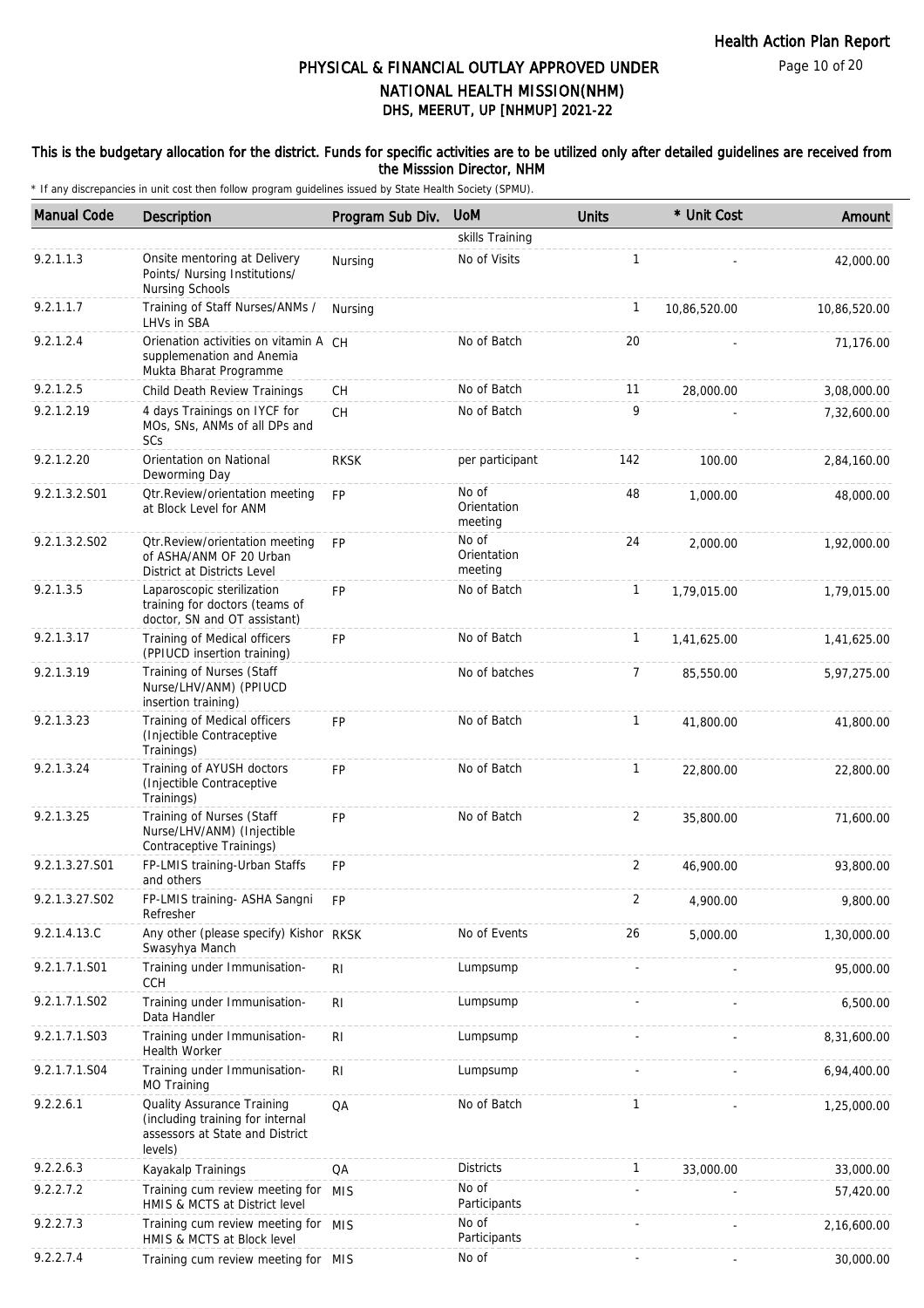#### This is the budgetary allocation for the district. Funds for specific activities are to be utilized only after detailed guidelines are received from the Misssion Director, NHM

| <b>Manual Code</b> | Description                                                                                                    | Program Sub Div. | <b>UoM</b>         | <b>Units</b> | * Unit Cost | Amount         |
|--------------------|----------------------------------------------------------------------------------------------------------------|------------------|--------------------|--------------|-------------|----------------|
|                    | HMIS & MCTS at Division Level                                                                                  |                  | Participants       |              |             |                |
| 9.2.2.8.1          | Training on CPCH for CHOs                                                                                      | Nursing          | Lumpsump           | 3            |             | 1,68,39,000.00 |
| 9.2.2.8.2          | Multi-skilling of ASHA, MPW ay<br>HWCs (SHC & PHC)                                                             | <b>CP</b>        | Lumpsump           |              |             | 18,60,000.00   |
| 9.2.2.8.5.S01      | Training of MPW and Asha                                                                                       | <b>CP</b>        |                    |              |             | 3,10,000.00    |
| 9.2.2.8.5.S02      | Training of MO and SN                                                                                          | <b>CP</b>        |                    |              |             | 5,42,500.00    |
| 9.2.2.8.5.S03      | Cost of Yoga Sessions                                                                                          | <b>CP</b>        |                    |              |             | 5,49,750.00    |
| 9.2.3.1.1          | Medical Officers (1 day)                                                                                       | CD-IDSP          |                    |              |             | 81,880.00      |
| 9.2.3.1.5          | Data Managers (2days)                                                                                          | CD-IDSP          |                    |              |             | 18,400.00      |
| 9.2.3.1.7          | ASHA & MPWs, AWW &<br>Community volunteers (1 day)                                                             | CD-IDSP          |                    |              |             | 18,000.00      |
| 9.2.3.2.1          | Training / Capacity Building<br>(Malaria)                                                                      | CD-NVBDCP        |                    |              |             | 50,400.00      |
| 9.2.3.4.1          | Trainings under RNTCP                                                                                          | CD-RNTCP         |                    |              |             | 4,40,000.00    |
| 9.2.3.4.2          | CME (Medical Colleges)                                                                                         | CD-RNTCP         |                    |              |             | 1,00,000.00    |
| 9.2.3.5.5          | 1 day training of DEO of the<br>Treatment sites (MTC/TCs)                                                      | CD-NVHCP         |                    |              |             | 3,000.00       |
| 9.2.4.2.1          | Training of PHC Medical Officers,<br>Nurses, Paramedical Workers &<br>Other Health Staff working<br>under NMHP | NCD-NMHP         | No of Distrcts     | $\mathbf{1}$ |             | 50,000.00      |
| 9.2.4.3.1          | Training of doctors and staff at<br>DH Level under NPHCE                                                       | <b>NCD-NPHCE</b> |                    | 1            |             | 40,000.00      |
| 9.2.4.4.1          | Trainings for District Tobacco<br>Control Centre                                                               | NCD-NTCP         |                    | $\mathbf{1}$ |             | 1,00,000.00    |
| 9.2.4.5.2          | District NCD Cell                                                                                              | NCD-NPCDCS       |                    | 1            |             | 2,00,000.00    |
| 9.2.4.9            | Trainings of Medical Officers,<br>Health Workers and Programme<br>officers under NPCCHH                        | NCD-NPCCHH       |                    | 1            |             | 70,000.00      |
| 9.5.29.13.S04.02   | Scaling up Nurse Mentoring<br>Program Honorarium                                                               | Nursing          |                    | 1            |             | 7,20,000.00    |
| 9.5.29.13.S04.03   | Scaling up Nurse Mentoring<br>Program Yearly TA DA                                                             | Nursing          |                    | $\mathbf{1}$ |             | 36,000.00      |
| 9.5.29.13.S04.04   | Scaling up Nurse Mentoring<br>Program Register                                                                 | Nursing          |                    | $\mathbf{1}$ |             | 3,000.00       |
| 9.5.29.13.S04.07   | Scaling up Nurse Mentoring<br>Program Divisional Dakshta<br>Training                                           | Nursing          |                    | 1            |             | 80,000.00      |
| 9.2.3.6.1          | Trainings of Medical Officers and CD-NRCP<br>Health Workers under NRCP                                         |                  |                    |              |             | 72,450.00      |
| 9.1.4.2.S06        | Nursing Faculty                                                                                                | Nursing          |                    | 1            |             | 10,50,000.00   |
| 9.1.4.2.S07        | Programme Assisstant                                                                                           | Nursing          |                    | $\mathbf{1}$ |             | 3,62,000.00    |
| 9.1.4.2.S11        | Nursing Midwifry Tutor                                                                                         | Nursing          |                    | 1            |             | 15,49,000.00   |
| 9.1.4.4.S01        | <b>DNB Course Others</b>                                                                                       | <b>HS</b>        |                    |              |             | 27,54,000.00   |
| 9.1.4.4.S02        | Librarian Cum Program Assistant HS<br>- DNB Course                                                             |                  |                    |              |             | 3,96,900.00    |
| 9.1.4.4.S03        | Senior Resident - DNB Course                                                                                   | <b>HS</b>        |                    |              |             | 30,00,000.00   |
| 10.1.1.S01         | Community Base Maternal death<br>Review                                                                        | MH               | No of CBMDR        | 206          |             | 1,23,600.00    |
| 10.1.1.S02         | Incentive for Ist Responder<br>Maternal Death                                                                  | MH               | No of<br>Responder | 62           |             | 62,000.00      |
| 10.1.2             | Child Death Review                                                                                             | <b>CH</b>        | No of Distrcts     | 1            |             | 11,20,200.00   |
| 10.3.1.2           | Sentinel surveillance Hospital<br>recurrent                                                                    | CD-NVBDCP        |                    |              |             | 2,00,000.00    |
| 10.4.3             | Referral Network of laboratories<br>(Govt. Medical College labs)<br>Reimbursement                              | CD-IDSP          |                    |              |             | 50,000.00      |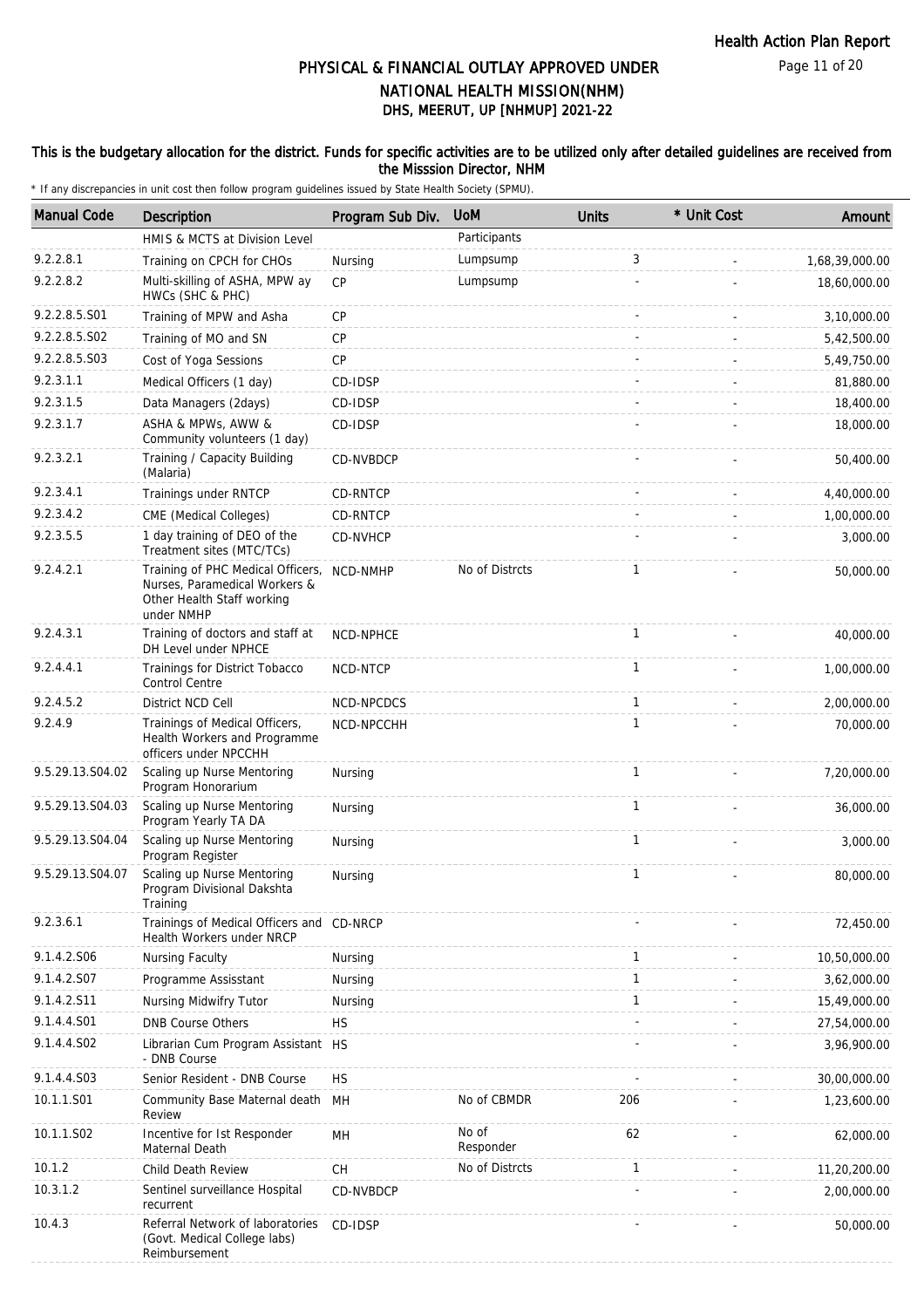Page 12 of 20

### PHYSICAL & FINANCIAL OUTLAY APPROVED UNDER NATIONAL HEALTH MISSION(NHM)

## DHS, MEERUT, UP [NHMUP] 2021-22

#### This is the budgetary allocation for the district. Funds for specific activities are to be utilized only after detailed guidelines are received from the Misssion Director, NHM

| <b>Manual Code</b> | Description                                                                                                                                                 | Program Sub Div.  | <b>UoM</b>       | <b>Units</b> | * Unit Cost | Amount       |
|--------------------|-------------------------------------------------------------------------------------------------------------------------------------------------------------|-------------------|------------------|--------------|-------------|--------------|
| 10.4.4             | Expenses on account of<br>consumables, operating<br>expenses, office expenses etc                                                                           | CD-IDSP           |                  |              |             | 1,00,000.00  |
| 11.1.2.4.S01       | Celebration of New Born Care<br>Week                                                                                                                        | <b>IEC</b>        | No of Distrcts   |              | 25,000.00   | 25,000.00    |
| 11.1.2.4.S02       | Celebration of Breastfeeding<br>Week                                                                                                                        | <b>IEC</b>        |                  |              | 40,000.00   | 40,000.00    |
| 11.2.1.1           | Media Mix of Mid Media/ Mass<br>Media                                                                                                                       | <b>IEC</b>        |                  | 13           |             | 1,40,000.00  |
| 11.1.3.1           | Media Mix of Mid Media/ Mass<br>Media                                                                                                                       | <b>IEC</b>        |                  |              |             | 36,000.00    |
| 11.1.3.3           | IEC & promotional activities for<br>World Population Day<br>celebration                                                                                     | FP                | No of Events     | 13           |             | 1,88,000.00  |
| 11.1.3.4           | IEC & promotional activities for<br>Vasectomy Fortnight celebration                                                                                         | <b>FP</b>         | No of Events     | 13           |             | 1,28,000.00  |
| 11.1.3.6           | Any Other IEC/BCC activities FP                                                                                                                             | <b>IEC</b>        |                  |              |             | 20,915.00    |
| 11.1.5.2           | Any other IEC/BCC activities<br>(Wall Painting, Banner & Poster)                                                                                            | <b>RI</b>         | Lumpsump         |              |             | 2,53,530.00  |
| 11.1.6.1.S01       | Creating awareness on declining FP<br>sex ratio issue (PNDT)- Block<br>Level                                                                                |                   | No of Events     | 12           | 10,000.00   | 1,20,000.00  |
| 11.1.6.1.S02       | Creating awareness on declining FP<br>sex ratio issue (PNDT)- District<br>Level                                                                             |                   | No of Events     | $\mathbf{1}$ | 25,000.00   | 25,000.00    |
| 11.1.6.1.S03       | Creating awareness on declining FP<br>sex ratio issue (PNDT)-Division<br>Level                                                                              |                   | No of Events     | $\mathbf{1}$ | 50,000.00   | 50,000.00    |
| 11.1.7.1           | Health Education & Publicity for<br><b>NIDDCP</b>                                                                                                           | <b>NCD-NIDDCP</b> | <b>Districts</b> |              |             | 13,000.00    |
| 11.10.1.S04        | <b>VBD Promotional Activities</b>                                                                                                                           | <b>BLOOD CELL</b> |                  |              |             | 30,000.00    |
| 11.2.4             | IEC activities for Health &<br>Wellness centre (H&WC)                                                                                                       | <b>CP</b>         |                  |              |             | 62,00,000.00 |
| 11.3.4             | IEC/BCC under NRCP: Rabies<br>Awareness and DO'S and Don'ts<br>in the event of Animal Bites                                                                 | CD-NRCP           |                  |              |             | 4,03,384.00  |
| 11.3.6             | IEC/BCC under NVHCP                                                                                                                                         | CD-NVHCP          |                  |              |             | 20,000.00    |
| 11.4.6             | IEC/BCC under NOHP                                                                                                                                          | NCD-NPCDCS        |                  | 1            |             | 5,00,000.00  |
| 11.4.7             | <b>IEC on Climate Sensitive</b><br>Diseases at Block, District and<br>State level - Air pollution, Heat<br>and other relevant Climate<br>Sensitive diseases | NCD-NPCCHH        |                  | $\mathbf{1}$ |             | 1,00,000.00  |
| 11.2.7.4           | Places covered with hoardings/<br>bill boards/ signage etc.                                                                                                 | <b>IEC</b>        |                  |              | 4,500.00    | 6,48,000.00  |
| 11.2.7.5           | Usage of Folk media such as<br>Nukkad Natak/ mobile audio<br>visual services/ local radio etc.                                                              | <b>IEC</b>        |                  |              |             | 2,16,000.00  |
| 11.2.7.7           | State-level IEC Campaigns/Other IEC<br><b>IEC Campaigns</b>                                                                                                 |                   |                  |              |             | 2,90,000.00  |
| 11.3.1.1           | <b>IEC/BCC</b> for Malaria                                                                                                                                  | CD-NVBDCP         |                  |              |             | 35,000.00    |
| 11.3.1.2           | IEC/BCC for Social mobilization<br>(Dengue and Chikungunya)                                                                                                 | CD-NVBDCP         |                  |              |             | 20,000.00    |
| 11.3.2.1           | IEC/BCC: Mass media, Outdoor<br>media, Rural media, Advocacy<br>media for NLEP                                                                              | CD-NLEP           |                  |              |             | 98,000.00    |
| 11.3.3.1           | ACSM (State & district)                                                                                                                                     | CD-RNTCP          |                  |              |             | 2,10,000.00  |
| 11.3.3.2           | TB Harega Desh Jeetega<br>Compaign                                                                                                                          | CD-RNTCP          |                  |              |             | 3,60,000.00  |
| 11.4.2.1           | Translation of IEC material and<br>distribution                                                                                                             | NCD-NMHP          | No of Distrcts   | 1            |             | 4,00,000.00  |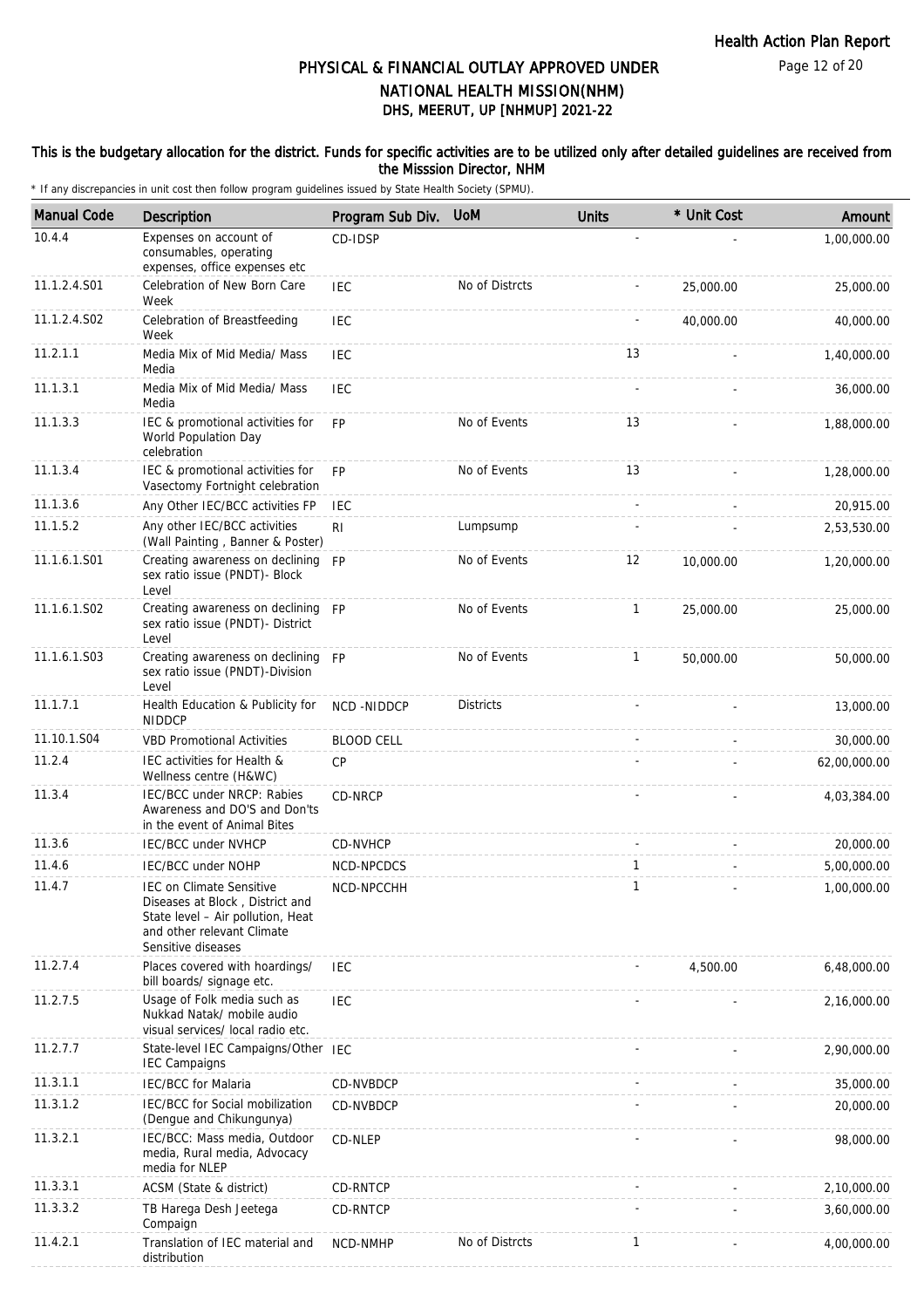Page 13 of 20

### PHYSICAL & FINANCIAL OUTLAY APPROVED UNDER NATIONAL HEALTH MISSION(NHM)

### DHS, MEERUT, UP [NHMUP] 2021-22

#### This is the budgetary allocation for the district. Funds for specific activities are to be utilized only after detailed guidelines are received from the Misssion Director, NHM

| <b>Manual Code</b> | <b>Description</b>                                                                                                                                         | Program Sub Div.  | <b>UoM</b>                    | <b>Units</b>   | * Unit Cost | Amount       |
|--------------------|------------------------------------------------------------------------------------------------------------------------------------------------------------|-------------------|-------------------------------|----------------|-------------|--------------|
| 11.4.3.2           | Celebration of days-ie<br>International Day for older<br>persons                                                                                           | NCD-NPHCE         |                               | $\mathbf{1}$   |             | 2,00,000.00  |
| 11.4.4.1           | <b>IEC/SBCC for NTCP</b>                                                                                                                                   | NCD-NTCP          |                               | $\mathbf{1}$   |             | 7,00,000.00  |
| 11.4.5.2           | <b>IEC/BCC for District NCD Cell</b>                                                                                                                       | NCD-NPCDCS        | No of Distrcts                | $\mathbf{1}$   |             | 3,00,000.00  |
| 11.4.5.3           | IEC/BCC activities for Universal<br>Screening of NCDs                                                                                                      | NCD-NPCDCS        | No of Sub<br>Centre           | $\mathbf{1}$   |             | 14,65,000.00 |
| 11.4.9.1.1         | <b>IEC for NPPCD</b>                                                                                                                                       | NCD-NPPCD         | Lumpsump                      |                | $\sim$      | 1,00,000.00  |
| 11.2.7.2           | <b>Targeting Naturally Occurring</b><br>Gathering of People/ Health Mela                                                                                   | <b>IEC</b>        |                               |                |             | 10,82,000.00 |
| 11.4.10.1          | <b>IEC for DH</b>                                                                                                                                          | NCD-NPCDCS        |                               | $\overline{1}$ |             | 1,00,000.00  |
| 12.1.1.1           | Printing of MDR formats                                                                                                                                    | MН                | No of format                  | 230            |             | 6,900.00     |
| 12.1.1.2           | Printing of MCP cards, safe<br>motherhood booklets etc.                                                                                                    | MН                | No of MCP<br>card             | 127400         |             | 21,65,800.00 |
| 12.1.1.3           | Printing of labor room registers<br>and casesheets/ LaQshya related<br>printing                                                                            | MH                | No of Case<br>sheet           | 22900          |             | 2,29,000.00  |
| 12.1.1.4           | Printing cost for MAA<br>programme                                                                                                                         | CH                | No of Distrcts                | $\mathbf{1}$   |             | 26,856.00    |
| 12.1.1.5           | Any other (Printing of CAC<br>Format)                                                                                                                      | FP                | No of format                  | 375            |             | 56,250.00    |
| 12.1.2.4           | Printing of Child Death Review<br>formats                                                                                                                  | CH                | No of format                  | 103380         |             | 51,690.00    |
| 12.1.2.5           | Printing of compliance cards and CH<br>reporting formats for National<br>Iron Plus Initiative-for 6-59<br>months age group and for 5-10<br>years age group |                   | No of Register<br>/ Formats   | $\mathbf{1}$   |             | 29,094.00    |
| 12.1.2.6           | Printing of IEC materials and<br>reporting formats etc. for<br>National Deworming Day                                                                      | <b>RKSK</b>       |                               | 12456          |             | 7,57,060.00  |
| 12.1.2.7           | Printing of IEC Materials and<br>monitoring formats for IDCF                                                                                               | <b>CH</b>         | No of Distrcts                | $\mathbf{1}$   |             | 1,18,000.00  |
| 12.1.2.10          | Printing (SNCU data<br>management)                                                                                                                         | CH                | No of Units                   | 2              |             | 2,00,000.00  |
| 12.1.2.11          | Printing of HBNC referral cards<br>and other formats                                                                                                       | CH                | No of format                  | 547003         |             | 2,73,502.00  |
| 12.1.3.3           | Printing of FP Manuals,<br>Guidelines, etc.                                                                                                                | <b>FP</b>         | Lumpsump                      |                |             | 3,49,815.00  |
| 12.1.6.1           | Printing and dissemination of<br>Immunization cards, tally sheets,<br>monitoring forms etc.                                                                | R <sub>1</sub>    | No of<br><b>Benificieries</b> | 122852         |             | 12,28,520.00 |
| 12.3.4             | Printing for formats/registers<br>under NVHCP                                                                                                              | CD-NVHCP          |                               |                |             | 11,000.00    |
| 12.3.5.1           | Printing of form P,L, S under<br>IDSP progrm                                                                                                               | CD-IDSP           |                               |                |             | 56,576.00    |
| 12.3.6             | Printing fo formats for<br>monitoring and surrveilence<br><b>NRCP</b>                                                                                      | CD-NRCP           |                               |                |             | 1,70,886.00  |
| 12.2.8.S02         | Printing of Sub Centre and<br><b>VHSNC Register</b>                                                                                                        | <b>CP</b>         |                               |                |             | 96,060.00    |
| 12.2.2.1           | Printing of ASHA diary                                                                                                                                     | CP                | No of ASHA &<br>AF            |                |             | 3,40,900.00  |
| 12.2.2.2           | Printing of ASHA Modules and<br>formats                                                                                                                    | <b>CP</b>         | Lumpsump                      |                |             | 70,270.00    |
| 12.2.2.3           | Printing of CBAC format                                                                                                                                    | CP                |                               |                |             | 27,28,000.00 |
| 12.2.3.1           | Printing of cards for screening of<br>children for hemoglobinopathies                                                                                      | <b>BLOOD CELL</b> | Lumpsump                      |                |             | 50,000.00    |
| 12.2.4.1           | Printing of HMIS Formats                                                                                                                                   | <b>MIS</b>        | Lumpsump                      |                |             | 96,258.00    |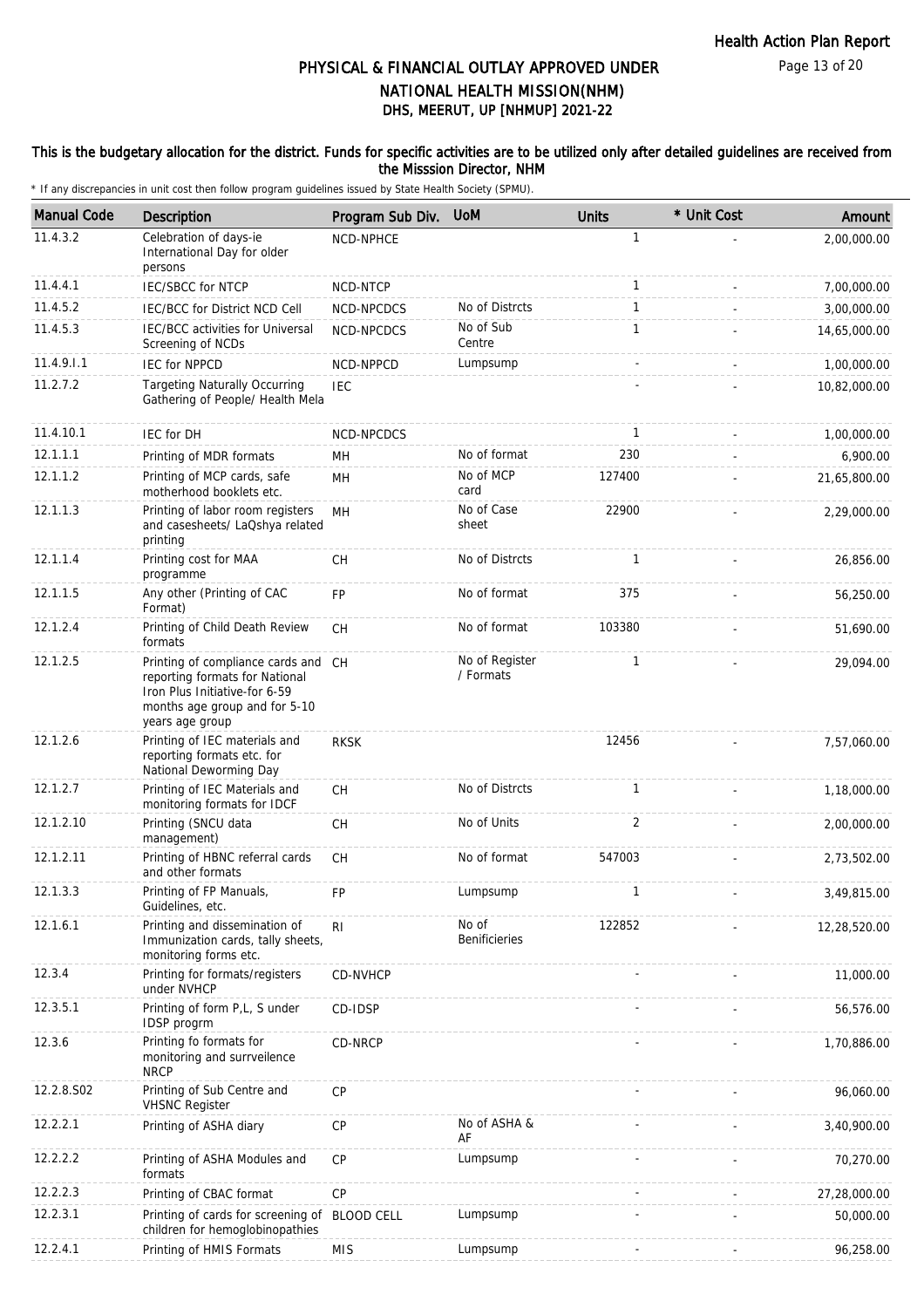Page 14 of 20

### PHYSICAL & FINANCIAL OUTLAY APPROVED UNDER NATIONAL HEALTH MISSION(NHM)

# DHS, MEERUT, UP [NHMUP] 2021-22

#### This is the budgetary allocation for the district. Funds for specific activities are to be utilized only after detailed guidelines are received from the Misssion Director, NHM

| <b>Manual Code</b> | Description                                                                                     | Program Sub Div. | <b>UoM</b>          | <b>Units</b> | * Unit Cost | Amount         |
|--------------------|-------------------------------------------------------------------------------------------------|------------------|---------------------|--------------|-------------|----------------|
| 12.2.4.3           | Printing of MCTS follow-up<br>formats/ services due list/ work<br>plan                          | <b>MIS</b>       | No of ASHA          | 1688         |             | 60,764.00      |
| 12.2.5.1           | Printing Activites for Ayushman<br>Bharat H&WC                                                  | <b>CP</b>        | No.of Register      |              |             | 27,900.00      |
| 12.3.1.3           | Printing of recording and<br>reporting forms/registers for<br>Malaria                           | CD-NVBDCP        |                     |              |             | 25,000.00      |
| 12.3.2.1           | Printing works                                                                                  | CD-NLEP          |                     |              |             | 25,000.00      |
| 12.3.3.1           | Printing (ACSM)                                                                                 | CD-RNTCP         |                     |              |             | 4,90,000.00    |
| 12.3.3.2           | Printing                                                                                        | CD-RNTCP         |                     |              |             | 3,90,000.00    |
| 12.4.4.1           | Printing of Challan Books under<br><b>NTCP</b>                                                  | NCD-NTCP         |                     | $\mathbf{1}$ |             | 21,000.00      |
| 12.4.5.1           | Patient referral cards at PHC<br>Level                                                          | NCD-NPCDCS       | No of PHC           | 1            |             | 1,10,000.00    |
| 12.4.5.2           | Patient referral cards at Sub-<br>centre level                                                  | NCD-NPCDCS       |                     |              |             | 3,66,250.00    |
| 13.1.1.6           | Any Other                                                                                       | QA               |                     | $\mathbf{1}$ |             | 3,00,000.00    |
| 13.2.1             | Assessments                                                                                     | QA               | No of Units         |              | 8,000.00    | 16,000.00      |
| 13.2.2             | Kayakalp Awards                                                                                 | QA               |                     | 5            |             | 5,00,000.00    |
| 14.1.1.3.S02       | Divisional Logistic Manager                                                                     | FP               |                     | $\mathbf{1}$ |             | 5,29,200.00    |
| 14.1.1.3.S03       | District Logistic Manager                                                                       | FP               |                     | $\mathbf{1}$ |             | 4,63,050.00    |
| 14.2.3.S01         | Implementation of FP-LMIS<br>Division- Transportation Cost                                      | FP               | Yearly              | 1            | 1,61,555.00 | 1,61,555.00    |
| 14.2.3.S02         | Implementation of FP-LMIS<br>District-Transportation Cost                                       | FP               | Yearly              | 1            | 74,973.00   | 74,973.00      |
| 14.2.4.1           | Alternative vaccine delivery in<br>hard to reach areas                                          | R <sub>l</sub>   | No of Session       | 4212         | 200.00      | 8,42,400.00    |
| 14.2.5             | Alternative Vaccine Delivery in<br>other areas                                                  | RI               | No of Session       | 42336        | 90.00       | 38,10,240.00   |
| 14.2.6             | POL for vaccine delivery from<br>State to district and from district<br>to PHC/CHCs             | R <sub>l</sub>   | <b>Districts</b>    | $\mathbf{1}$ | 2,00,000.00 | 2,00,000.00    |
| 14.2.7             | Cold chain maintenance                                                                          | RI               | No of Points        |              |             | 1,00,000.00    |
| 14.2.11            | Vehicle Hiring (NTEP)                                                                           | CD-RNTCP         |                     |              |             | 1,60,000.00    |
| 14.2.13            | Sample transportation cost<br>under NVHCP                                                       | <b>CD-NVHCP</b>  |                     |              |             | 12,000.00      |
| 14.2.14.S01        | Other Oprational Cost for State,<br>Regional and District Drug Ware<br>Houses                   | RI.              |                     |              |             | 17, 13, 148.00 |
| 15.4.2             | Reimbursement for cataract<br>operation for NGO and Private<br>Practitioners                    | NCD-NPCB         | No of Cases         |              |             | 1,50,88,800.00 |
| 15.4.3.1           | Diabetic Retinopathy                                                                            | NCD-NPCB         | No of Cases         |              |             | 1,86,000.00    |
| 15.4.3.2           | childhood Blindness                                                                             | NCD-NPCB         | No of Cases         |              |             | 1,86,000.00    |
| 15.4.3.3           | Glaucoma                                                                                        | NCD-NPCB         | No of Cases         |              |             | 1,86,000.00    |
| 15.4.3.4           | Keratoplastiy                                                                                   | NCD-NPCB         | No of Cases         |              |             | 1,50,000.00    |
| 15.4.3.5           | Vitreoretinal Surgery                                                                           | NCD-NPCB         | No of Cases         |              |             | 2,00,000.00    |
| 15.3.3.3           | Private Provider Incentive                                                                      | CD-RNTCP         |                     |              |             | 38, 35, 200.00 |
| 15.3.1.2           | Inter-sectoral convergence                                                                      | CD-NVBDCP        |                     |              |             | 7,000.00       |
| 16.1.1.1.1         | State                                                                                           | PM               |                     | 35           |             | 10,500.00      |
| 16.1.1.4           | Prepare detailed operational plan RBSK<br>for RBSK across districts<br>(including cost of plan) |                  | No of Block         | 12           | 500.00      | 6,000.00       |
| 16.1.1.6           | To develop micro plan at sub-<br>centre level                                                   | R <sub>l</sub>   | No of Sub<br>Centre | 315          | 100.00      | 31,500.00      |
| 16.1.1.7           | For consolidation of micro plans                                                                | RI               | No of Block         | 40           | 1,000.00    | 40,000.00      |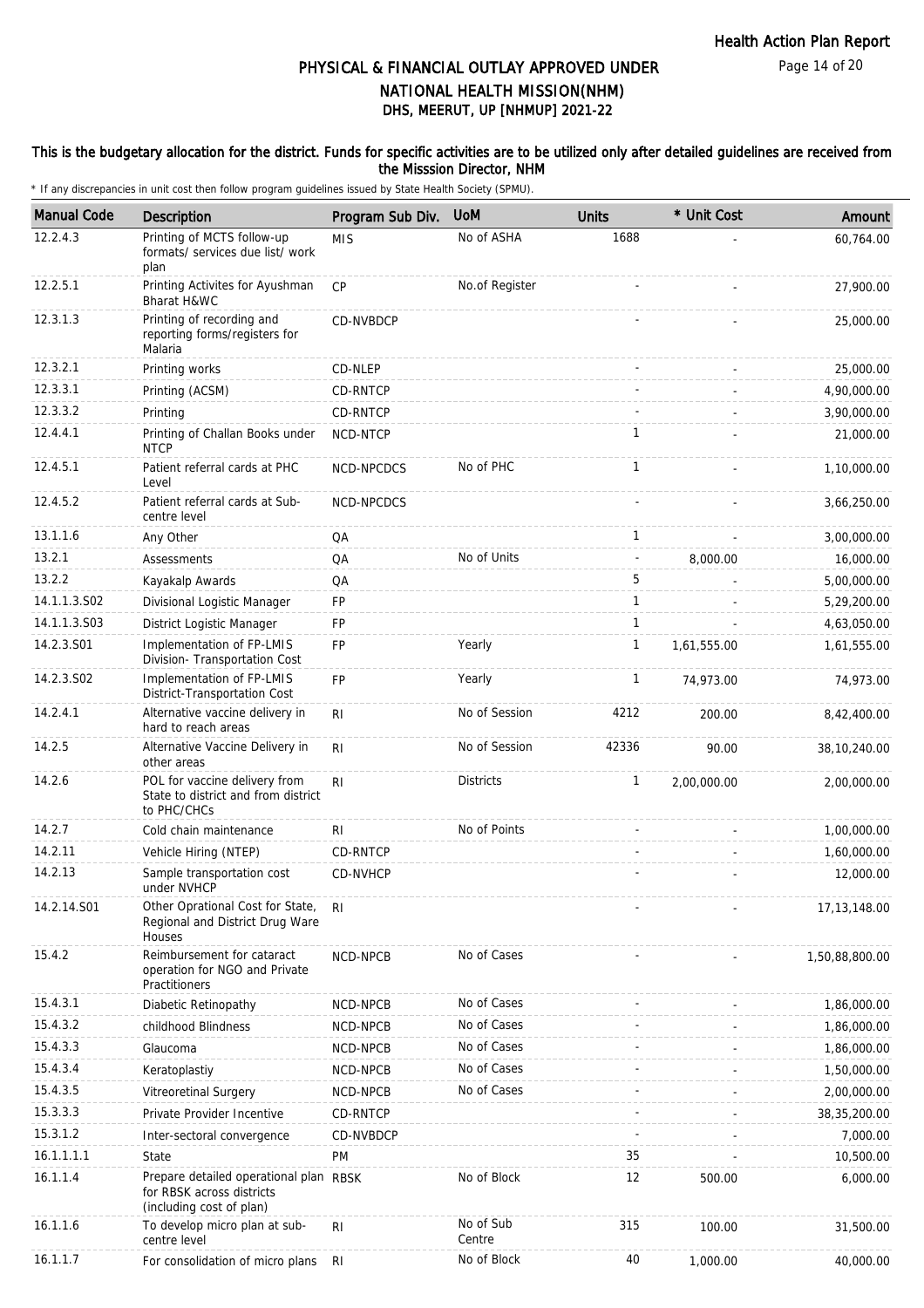Page 15 of 20

### DHS, MEERUT, UP [NHMUP] 2021-22 PHYSICAL & FINANCIAL OUTLAY APPROVED UNDER NATIONAL HEALTH MISSION(NHM)

### This is the budgetary allocation for the district. Funds for specific activities are to be utilized only after detailed guidelines are received from the Misssion Director, NHM

| <b>Manual Code</b> | Description                                                                                                                         | Program Sub Div. UoM |                                                         | <b>Units</b> | * Unit Cost | Amount       |
|--------------------|-------------------------------------------------------------------------------------------------------------------------------------|----------------------|---------------------------------------------------------|--------------|-------------|--------------|
|                    | at block level                                                                                                                      |                      |                                                         |              |             |              |
| 16.1.2.1.5.S01     | Annual Regional Level FP Review FP<br>Meeting                                                                                       |                      |                                                         | $\mathbf{1}$ |             | 1,00,000.00  |
| 16.1.2.1.6         | Review meetings/ workshops<br>under RKSK                                                                                            | <b>RKSK</b>          |                                                         | 2            |             | 16,000.00    |
| 16.1.2.1.7         | RBSK Convergence/Monitoring<br>meetings                                                                                             | <b>RBSK</b>          | No of<br>Meetings                                       | 3            | 500.00      | 18,000.00    |
| 16.1.2.1.14        | Quarterly review meetings<br>exclusive for RI at district level<br>with Block MOs, CDPO, and<br>other stake holders                 | RI                   | No. of<br>Participants                                  | 760          |             | 76,000.00    |
| 16.1.2.1.15        | Quarterly review meetings<br>exclusive for RI at block level                                                                        | R <sub>l</sub>       | Lumpsump                                                |              |             | 1,00,000.00  |
| 16.1.2.1.16        | <b>IDSP Meetings</b>                                                                                                                | CD-IDSP              |                                                         |              |             | 16,000.00    |
| 16.1.2.1.21        | Medical Colleges (Any meetings)                                                                                                     | CD-RNTCP             |                                                         |              |             | 20,000.00    |
| 16.1.2.1.22        | Monthly meeting with the<br>hospital staff                                                                                          | NCD-NTCP             |                                                         | 1            |             | 48,000.00    |
| 16.1.2.1.24        | Sensitization workshop/ Meeting<br>of the State Program Officers<br>and District level Health Officers                              | NCD-NPCCHH           |                                                         | $\mathbf{1}$ |             | 25,000.00    |
| 16.1.2.1.28.S01    | District Level MDR Review<br>Meeting                                                                                                | MН                   | No of District<br>level MDR<br>meetings                 | 6            |             | 18,000.00    |
| 16.1.2.1.28.S02    | Divisional Level MDR Review<br>Meeting                                                                                              | MН                   | No of<br>Divisional<br>Level MDR<br>Meetings            | 4            |             | 40,000.00    |
| 16.1.2.2.3         | State/ District Quality Assurance<br>Unit (Monitoring & Supervision)                                                                | QA                   |                                                         |              |             | 7,80,000.00  |
| 16.1.2.2.12        | District NCD Cell                                                                                                                   | NCD-NPCDCS           |                                                         | $\mathbf{1}$ |             | 2,00,000.00  |
| 16.1.2.2.13        | Supervision and Monitoring                                                                                                          | CD-RNTCP             |                                                         |              |             | 8,00,000.00  |
| 16.1.2.2.16        | Monitoring and Surveillance<br>(review meetings, Travel) under<br><b>NRCP</b>                                                       | CD-NRCP              |                                                         |              |             | 50,000.00    |
| 16.1.2.S01         | Operational Cost and Mobilty<br>Support for District FPLMIS<br>Managers                                                             | <b>FP</b>            | <b>Districts</b>                                        | 2            |             | 3,12,000.00  |
| 16.1.3.1.1         | Mobility Support for SPMU/State ME                                                                                                  |                      |                                                         |              |             | 1,14,000.00  |
| 16.1.3.1.4         | Mobility Costs for ASHA<br>Resource Centre/ASHA<br>Mentoring Group (Kindly Specify)                                                 | CР                   |                                                         |              |             | 6,80,000.00  |
| 16.1.3.1.13        | Vehicle Operation (POL) (NTEP)                                                                                                      | CD-RNTCP             |                                                         |              |             | 14,55,000.00 |
| 16.1.3.1.14        | Vehicle hiring (NTEP)                                                                                                               | CD-RNTCP             |                                                         |              |             | 1,44,000.00  |
| 16.1.3.1.18.2      | Hiring of Operational Vehicle<br>under NTCP                                                                                         | NCD-NTCP             |                                                         | $\mathbf{1}$ |             | 4,80,000.00  |
| 16.1.3.2.1         | Zonal Entomological units                                                                                                           | CD-NVBDCP            |                                                         |              |             | 5,00,000.00  |
| 16.1.3.3.1         | PM activities for World<br>Population Day' celebration<br>(Only mobility cost): funds<br>earmarked for district level<br>activities | FP                   | No of Events                                            | $\mathbf{1}$ | 20,000.00   | 20,000.00    |
| 16.1.3.3.2         | PM activities for Vasectomy<br>Fortnight celebration (Only<br>mobility cost): funds earmarked<br>for district level activities      | FP                   | No of Events                                            | 1            | 5,000.00    | 5,000.00     |
| 16.1.3.3.3.S01     | Mobility Support for District -<br>M&E                                                                                              | МE                   | 02 Taxis hired<br>at Dist. for SS<br>@33000/Vehic<br>le | 36           | 33,000.00   | 11,88,000.00 |
| 16.1.3.3.3.S03     | Mobilty Support for CHO TA/DA                                                                                                       | <b>CP</b>            | No. of CHO                                              |              | 500.00      | 9,15,000.00  |
| 16.1.3.3.5         | Mobility Costs for ASHA                                                                                                             | CP                   |                                                         |              |             | 10,000.00    |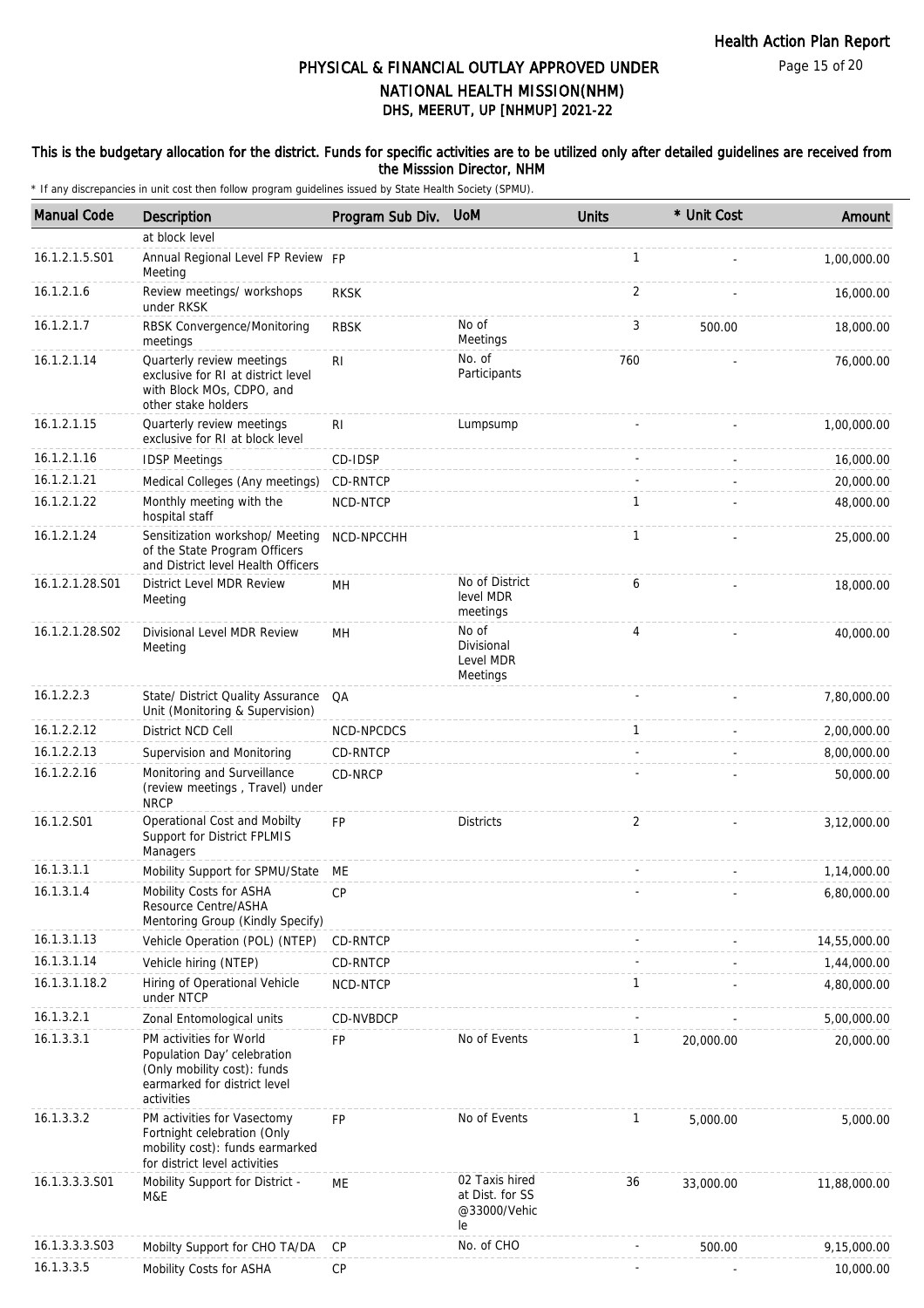Page 16 of 20

# PHYSICAL & FINANCIAL OUTLAY APPROVED UNDER

### DHS, MEERUT, UP [NHMUP] 2021-22 NATIONAL HEALTH MISSION(NHM)

#### This is the budgetary allocation for the district. Funds for specific activities are to be utilized only after detailed guidelines are received from the Misssion Director, NHM

| <b>Manual Code</b> | Description                                                                                                                                           | Program Sub Div. | <b>UoM</b>                                                      | <b>Units</b> | * Unit Cost | Amount       |
|--------------------|-------------------------------------------------------------------------------------------------------------------------------------------------------|------------------|-----------------------------------------------------------------|--------------|-------------|--------------|
|                    | Resource Centre/ASHA<br>Mentoring Group (Kindly Specify)                                                                                              |                  |                                                                 |              |             |              |
| 16.1.3.3.7         | Mobility Support for supervision<br>for district level officers.                                                                                      | -RI              | No of Distrcts                                                  |              |             | 3,00,000.00  |
| 16.1.3.3.8         | MOBILITY: Travel Cost, POL,<br>etc. during outbreak<br>investigations and field visits for<br>monitoring programme activities<br>at DSU on need basis | CD-IDSP          |                                                                 |              |             | 7,20,000.00  |
| 16.1.3.3.9         | Monitoring, Evaluation &<br>Supervision & Epidemic<br>Preparedness (Only Mobility<br>Expenses)                                                        |                  |                                                                 |              |             | 1,98,000.00  |
| 16.1.3.3.10        | Travel expenses - Contractual<br>Staff at District level                                                                                              | CD-NLEP          |                                                                 |              |             | 25,000.00    |
| 16.1.3.3.11        | Mobility Support: District Cell                                                                                                                       | CD-NLEP          |                                                                 |              |             | 1,50,000.00  |
| 16.1.3.3.12        | Medical Colleges (All service<br>delivery to be budgeted under<br>B.30)                                                                               | CD-RNTCP         |                                                                 |              |             | 24,000.00    |
| 16.1.3.3.13        | Miscellaneous/ Travel                                                                                                                                 | NCD-NMHP         |                                                                 | $\mathbf{1}$ |             | 5,00,000.00  |
| 16.1.3.3.14        | <b>Enforcement Squads</b>                                                                                                                             | NCD-NTCP         |                                                                 | $\mathbf{1}$ |             | 10,000.00    |
| 16.1.3.3.16        | District NCD Cell (TA, DA, POL)                                                                                                                       | NCD-NPCDCS       |                                                                 | $\mathbf{1}$ |             | 2,00,000.00  |
| 16.1.3.3.17.S01    | Mission Parivar Vikas Campaign                                                                                                                        | FP               | No of<br>Campaign                                               | 28           | 1,000.00    | 28,000.00    |
| 16.1.3.3.17.S04    | Mobility Support for District<br>Maternal Health Consultant                                                                                           | MН               | No fo<br>Mentoring &<br>Support visit                           | 12           |             | 1,20,000.00  |
| 16.1.3.4.1         | PM activities for World<br>Population Day' celebration<br>(Only mobility cost): funds<br>earmarked for block level<br>activities                      | <b>FP</b>        | No of Events                                                    | 12           | 1,000.00    | 12,000.00    |
| 16.1.3.4.2         | PM activities for Vasectomy<br>Fortnight celebration (Only<br>mobility cost): funds earmarked<br>for block level activities                           | <b>FP</b>        | No of Events                                                    | 12           | 1,000.00    | 12,000.00    |
| 16.1.3.4.3.S01     | Mobility for Supportive<br>Supervision At Block Level-M&E                                                                                             | МE               | 01 Taxi hired<br>at Block level<br>for SS<br>@33000/Vehic<br>le |              | 33,000.00   | 47,52,000.00 |
| 16.1.3.4.3.S02     | Mobility Support &<br>Commnication cost for BCPM                                                                                                      | CP               | No. of BCPM                                                     |              | 5,100.00    | 7,34,400.00  |
| 16.1.3.4.5.S01     | Communication Cost for HWC<br>Staff                                                                                                                   | <b>CP</b>        |                                                                 |              |             | 7,62,500.00  |
| 16.1.4.1.1         | JSY Administrative Expenses                                                                                                                           | MH               | As per<br>Deliveries<br>Load                                    |              |             | 13,21,360.00 |
| 16.1.4.1.5         | Office expenses on telephone,<br>fax, Broadband Expenses &<br><b>Other Miscellaneous</b><br>Expenditures                                              | CD-IDSP          |                                                                 |              |             | 2,28,000.00  |
| 16.1.4.1.10        | Office Operation (Miscellaneous)                                                                                                                      | CD-RNTCP         |                                                                 |              |             | 10,05,000.00 |
| 16.1.4.1.11        | Tobacco Cessation Centre (TCC): NCD-NTCP<br>Office Expenses                                                                                           |                  |                                                                 | $\mathbf{1}$ |             | 1,00,000.00  |
| 16.1.4.2.1         | District Quality Assurance Unit<br>(Operational cost)                                                                                                 | QA               |                                                                 |              |             | 8,52,000.00  |
| 16.1.4.2.4         | Office operation & Maintenance -<br><b>District Cell</b>                                                                                              | CD-NLEP          |                                                                 |              |             | 35,000.00    |
| 16.1.4.2.5         | District Cell - Consumables                                                                                                                           | CD-NLEP          |                                                                 |              |             | 30,000.00    |
| 16.1.4.2.6         | Operational expenses of the<br>district centre : rent, telephone                                                                                      | NCD-NMHP         |                                                                 | 1            |             | 10,000.00    |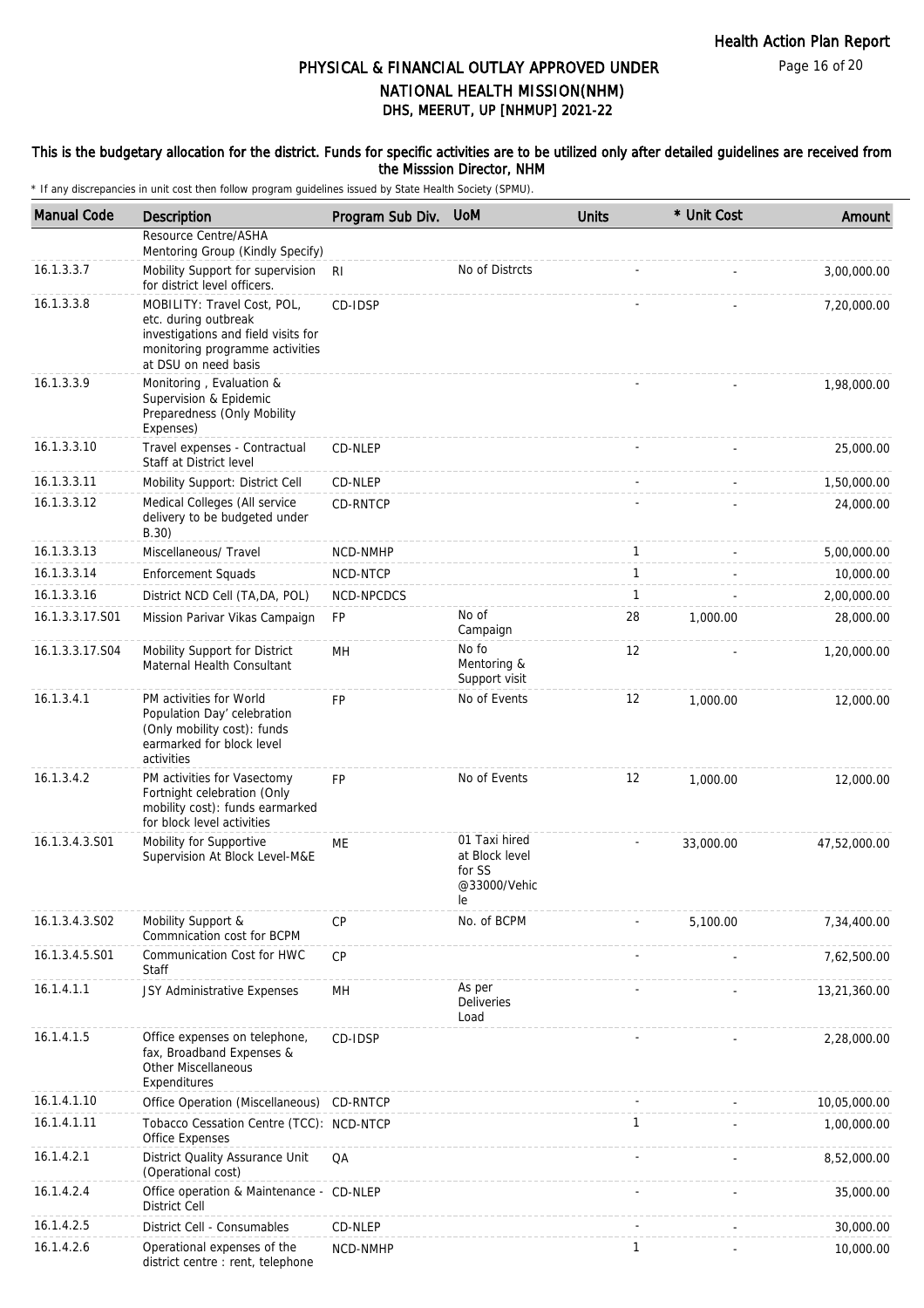Page 17 of 20

### DHS, MEERUT, UP [NHMUP] 2021-22 PHYSICAL & FINANCIAL OUTLAY APPROVED UNDER NATIONAL HEALTH MISSION(NHM)

### This is the budgetary allocation for the district. Funds for specific activities are to be utilized only after detailed guidelines are received from the Misssion Director, NHM

| <b>Manual Code</b> | Description                                                                                       | Program Sub Div. | <b>UoM</b>                           | <b>Units</b> | * Unit Cost | Amount       |
|--------------------|---------------------------------------------------------------------------------------------------|------------------|--------------------------------------|--------------|-------------|--------------|
|                    | expenses, website etc.                                                                            |                  |                                      |              |             |              |
| 16.1.4.2.8         | District Tobacco Control Cell<br>(DTCC): Misc./Office Expenses                                    | NCD-NTCP         |                                      | $\mathbf{1}$ |             | 5,00,000.00  |
| 16.1.4.2.9         | District NCD Cell (Contingency)                                                                   | NCD-NPCDCS       |                                      | 1            |             | 1,00,000.00  |
| 16.1.4.3.1         | SNCU Data management<br>(excluding HR)                                                            | <b>CH</b>        | No of Units                          | 2            | 1,00,000.00 | 1,20,000.00  |
| 16.1.5.2.1         | Minor repairs and AMC of<br>IT/office equipment supplied<br>under IDSP                            | CD-IDSP          |                                      |              |             | 10,000.00    |
| 16.1.5.2.4         | Vehicle Operation (Maintenance)                                                                   | CD-RNTCP         |                                      |              |             | 54,000.00    |
| 16.1.5.3.1         | PM activities under Micronutrient RI<br>Supplementation Programme                                 |                  | Lumpsump                             |              |             | 6,48,000.00  |
| 16.1.5.3.3         | Concurrent Audit system                                                                           | <b>FD</b>        |                                      |              |             | 1,26,000.00  |
| 16.1.5.3.7         | Epidemic preparedness (Dengue<br>& Chikungunya)                                                   | CD-NVBDCP        |                                      |              |             | 50,000.00    |
| 16.1.5.3.16.S05    | DPMU Operational Cost                                                                             | <b>HR</b>        |                                      | $\mathbf{1}$ |             | 13,76,220.00 |
| 16.1.5.3.16.S06    | <b>BPMU Oprational Cost</b>                                                                       | <b>HR</b>        |                                      | 12           |             | 25,00,416.00 |
| 16.1.5.3.16.S09    | Oprational Cost for RBSK                                                                          | <b>RBSK</b>      | No of DEIC<br>Manager                | 1            | 10,000.00   | 10,000.00    |
| 16.1.5.3.16.S10    | Operational cost of RBSK-MHT                                                                      | <b>RBSK</b>      | No of Team                           | 24           | 14,000.00   | 3,36,000.00  |
| 16.1.5.3.16.S15    | Office & Administrative Expence<br>for State & District Rabies<br>Program                         | CD-NRCP          |                                      |              |             | 12,000.00    |
| 16.1.5.3.16.S18    | Office operational cost & other<br>office expences unedr NPCB                                     | NCD-NPCB         |                                      |              |             | 1,00,000.00  |
| 16.1.5.3.16.S22.   | Annual Maint. & operation of<br>WIC/WIF at state and division<br>level under RI                   | R <sub>l</sub>   | No of Points                         | 3            | 40,000.00   | 1,20,000.00  |
| 16.1.5.3.16.S22.   | Electrictity Bill of WIC/WIF at<br>state and division level under RI                              | RI.              | No of Points                         | 3            | 1,00,000.00 | 3,00,000.00  |
| 16.1.5.3.16.S22.   | Pol & Opex of DG set of Vaccine<br>Storage at state and division<br>level under RI                | R <sub>l</sub>   | No of Points                         |              | 2,00,000.00 | 2,00,000.00  |
| 16.1.5.3.16.S22.   | Pol & Opex of DG set of Vaccine<br>Storage at District level & other<br>Cold Chain Point under RI | R <sub>l</sub>   | <b>Districts</b>                     |              | 1,20,000.00 | 1,20,000.00  |
| 16.1.5.3.16.S25    | Operational Cost for District<br>Maternal Health Consultant                                       | MH               | No of monthly<br>operational<br>cost |              |             | 1,20,000.00  |
| 16.2.1.S01         | Divisional Data Assistant                                                                         | <b>FP</b>        | No of<br>HR/MONTH                    | 1            | 25,358.00   | 3,19,511.00  |
| 16.2.1.S02         | Data Entry Operator                                                                               | FP               | No of<br>HR/MONTH                    | $\mathbf{1}$ | 14,071.00   | 2,55,259.00  |
| 16.2.1.S08         | District PNDT Co-Ordinator                                                                        | FP               | No of<br>HR/MONTH                    | 1            | 22,050.00   | 3,04,290.00  |
| 16.2.1.S11         | Contigency District PCPNDT Cell                                                                   | FP               | No of<br>District/Month              | 1            | 5,000.00    | 5,000.00     |
| 16.2.1.S12         | Contigency Division PCPNDT Cell FP                                                                |                  | No of<br>Div/Month                   | 1            | 10,000.00   | 10,000.00    |
| 16.2.2.S02         | Division Level Mobility Support<br>for PNDT Team                                                  | <b>FP</b>        | No of Division                       | 1            | 10,000.00   | 10,000.00    |
| 16.2.2.S03         | District Level Mobility Support<br>for PNDT Team                                                  | <b>FP</b>        | No of Distrcts                       | 1            | 50,000.00   | 50,000.00    |
| 16.2.3.S04         | Capacity Building of PNDT<br>Regional Level                                                       | <b>FP</b>        | No of<br>Orientation<br>meeting      | 1            | 1,00,000.00 | 1,00,000.00  |
| 16.3.2.S01         | Mobility Support for HMIS &<br><b>MCTS Block Level</b>                                            | <b>MIS</b>       |                                      | 12           |             | 43,200.00    |
| 16.3.2.S02         | Mobility Support for HMIS &<br><b>MCTS Division Level</b>                                         | <b>MIS</b>       |                                      |              |             | 2,17,200.00  |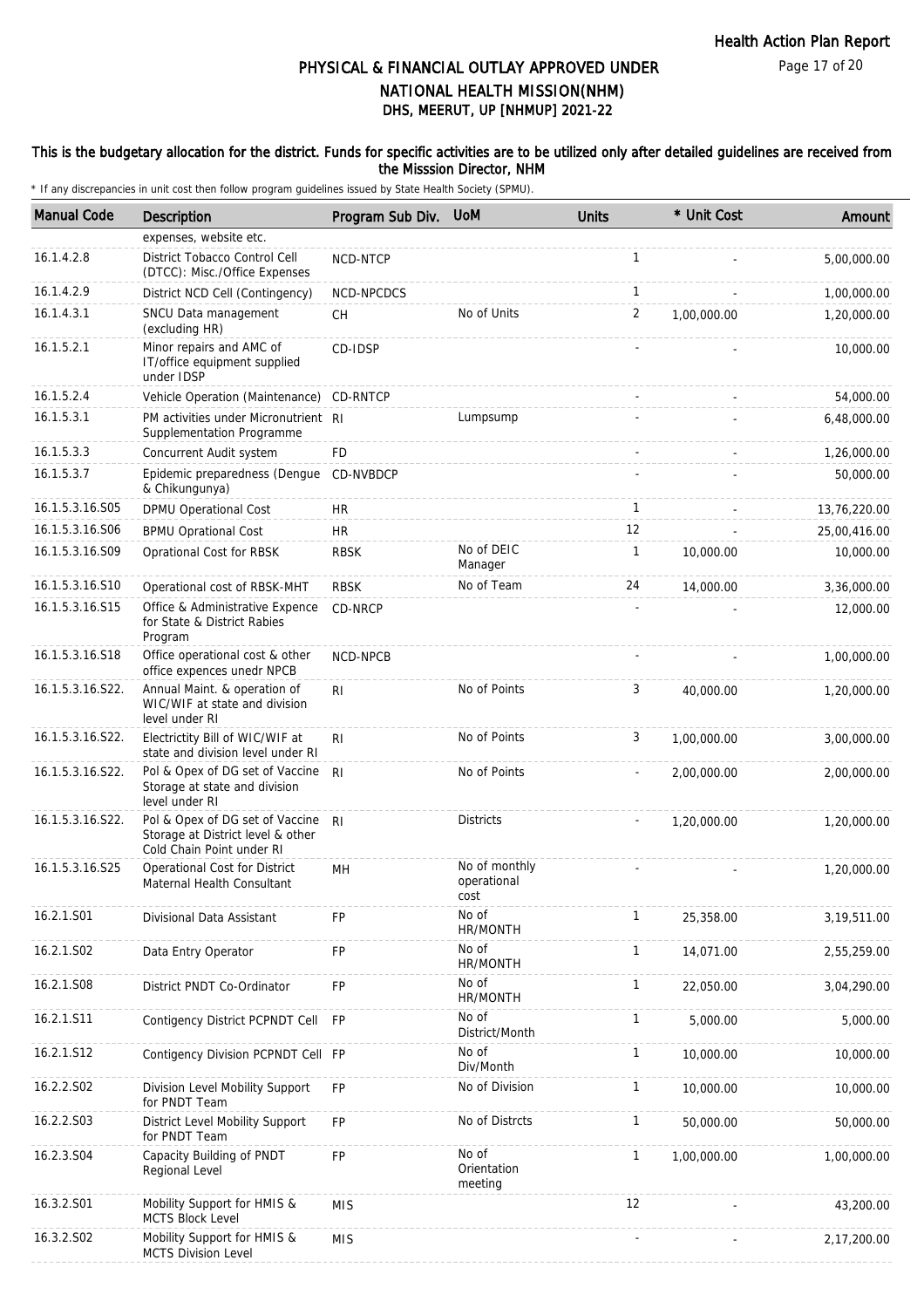### PHYSICAL & FINANCIAL OUTLAY APPROVED UNDER NATIONAL HEALTH MISSION(NHM)

### DHS, MEERUT, UP [NHMUP] 2021-22

#### This is the budgetary allocation for the district. Funds for specific activities are to be utilized only after detailed guidelines are received from the Misssion Director, NHM

| <b>Manual Code</b> | <b>Description</b>                                                               | Program Sub Div. | <b>UoM</b>                             | <b>Units</b> | * Unit Cost | Amount         |
|--------------------|----------------------------------------------------------------------------------|------------------|----------------------------------------|--------------|-------------|----------------|
| 16.3.3.S01         | Operational cost for HMIS &<br>MCTS-AMC                                          | <b>MIS</b>       |                                        |              |             | 1,23,200.00    |
| 16.3.3.S02         | Operational cost for HMIS &                                                      | <b>MIS</b>       |                                        |              |             | 1,98,000.00    |
| 16.3.3.S03         | MCTS-Internet<br>Operational cost for HMIS &<br>MCTS-Office Expenditure          | <b>MIS</b>       |                                        |              |             | 2,70,000.00    |
| 16.3.3.S04         | Operational cost for HMIS &<br>MCTS-Recurring Charges for<br><b>ANMOL Tablet</b> | <b>MIS</b>       |                                        | 465          |             | 16,74,000.00   |
| 16.4.1.3.5.S05     | Regional Coordinator CP                                                          | <b>CP</b>        |                                        |              |             | 6,15,054.00    |
| 16.4.2.1.1.S01     | District Programme Manager                                                       | <b>HR</b>        |                                        | 1            |             | 6,61,632.00    |
| 16.4.2.1.1.S02     | <b>District Community Process</b><br>Manager                                     | <b>HR</b>        |                                        | $\mathbf{1}$ |             | 5,38,488.00    |
| 16.4.2.1.1.S04     | District Accounts Manager                                                        | <b>HR</b>        |                                        | $\mathbf{1}$ |             | 5,38,488.00    |
| 16.4.2.1.1.S05     | District Data Cum Account<br>Assistant                                           | <b>HR</b>        |                                        | $\mathbf{1}$ |             | 3,67,548.00    |
| 16.4.2.1.1.S06     | DEIC manager                                                                     | <b>RBSK</b>      |                                        | $\mathbf{1}$ |             | 5,79,888.00    |
| 16.4.2.1.1.S09     | Support Staff                                                                    | <b>HR</b>        |                                        | $\mathbf{1}$ |             | 2,00,775.00    |
| 16.4.2.1.2.S02     | District Consultant(MH)                                                          | MН               | No of District<br><b>Consultant MH</b> | $\mathbf{1}$ |             | 5,29,200.00    |
| 16.4.2.1.2.S03     | Division Consultant Quality<br>Assurance                                         | QA               |                                        | $\mathbf{1}$ |             | 7,90,800.00    |
| 16.4.2.1.2.S04     | District Hospital Quality Manager QA                                             |                  |                                        | 2            |             | 10,21,020.00   |
| 16.4.2.1.2.S05     | District Consultant Quality<br>Assurance                                         | QA               |                                        | $\mathbf{1}$ |             | 4,80,000.00    |
| 16.4.2.1.2.S06     | Division Consultant Public Health QA                                             |                  |                                        | $\mathbf{1}$ |             | 7,90,800.00    |
| 16.4.2.1.5.S01     | M & E Officer                                                                    | <b>MIS</b>       |                                        |              |             | 6,25,118.00    |
| 16.4.2.1.5.S02     | M & E Assistant                                                                  | <b>MIS</b>       |                                        |              |             | 2,08,373.00    |
| 16.4.2.1.8.S01     | Programme cum Admin. Asst.                                                       | QA               |                                        | 2            |             | 4,38,915.00    |
| 16.4.2.2.2.S01     | District Epidemiologist-CD-IDSP                                                  | CD-IDSP          |                                        |              |             | 9,18,918.00    |
| 16.4.2.2.4.S01     | Sr PMDT-TB HIV Coodinators                                                       | CD-RNTCP         |                                        |              |             | 4,47,539.00    |
| 16.4.2.2.4.S02     | PPM Coordinator-RNTCP                                                            | CD-RNTCP         |                                        |              |             | 4,47,500.00    |
| 16.4.2.2.4.S03     | District Programme Coordinator-<br><b>RNTCP</b>                                  | CD-RNTCP         |                                        |              |             | 5,59,000.00    |
| 16.4.2.2.5.S01     | District Data Manager-CD-IDSP                                                    | CD-IDSP          |                                        |              |             | 60,900.00      |
| 16.4.2.2.5.S02     | Statistical Asst. DRTB Centre                                                    | CD-RNTCP         |                                        |              |             | 9,34,000.00    |
| 16.4.2.2.6.S01     | Senior Treatment<br>Supervisor(STS)                                              | CD-RNTCP         |                                        |              |             | 1,03,80,220.00 |
| 16.4.2.2.6.S03     | Senior TB Lab Supervisor(STLS)                                                   | CD-RNTCP         |                                        |              |             | 36, 30, 220.00 |
| 16.4.2.2.7.S01     | Accountant- Full time                                                            | CD-RNTCP         |                                        |              |             | 3,98,000.00    |
| 16.4.2.2.10.S01    | Driver-CD-RNTCP                                                                  | CD-RNTCP         |                                        |              |             | 3,83,749.00    |
| 16.4.3.1.1.S01     | Block Programme Manager                                                          | <b>HR</b>        |                                        | 12           |             | 46,88,277.00   |
| 16.4.3.1.1.S02     | <b>Block Account Manager</b>                                                     | HR               |                                        | 12           |             | 40,10,112.00   |
| 16.4.3.1.1.S03     | <b>Block Community Process</b><br>Manager                                        | <b>CP</b>        |                                        |              |             | 34, 33, 084.00 |
| 16.4.3.1.9.S03     | Data Entry Operator-HR                                                           | <b>HR</b>        |                                        | 2            |             | 5,57,040.00    |
| 16.4.3.1.9.S04     | Data Entry Operator-MCTS OPR<br>820 MIS                                          | <b>MIS</b>       |                                        | 12           |             | 31,63,968.00   |
| 16.4.3.1.9.S05     | Data Entry Operator-MIS<br>Outsource                                             | <b>MIS</b>       |                                        | 90560        |             | 4,52,800.00    |
| 16.4.3.1.9.S07     | Data Entry Operator-RI                                                           | RI               |                                        |              |             | 2,37,510.00    |
| 16.4.3.1.9.S08     | Data Entry Operator-RNTCP                                                        | CD-RNTCP         |                                        |              |             | 3,65,000.00    |
| 16.4.3.1.9.S11     | Data Entry Operator- CD-IDSP                                                     | CD-IDSP          |                                        |              |             | 4,02,328.00    |
| 16.4.3.1.9.S13     | Data Entry Operator- NBCP-<br>District                                           | NCD-NPCB         |                                        |              |             | 1,60,606.00    |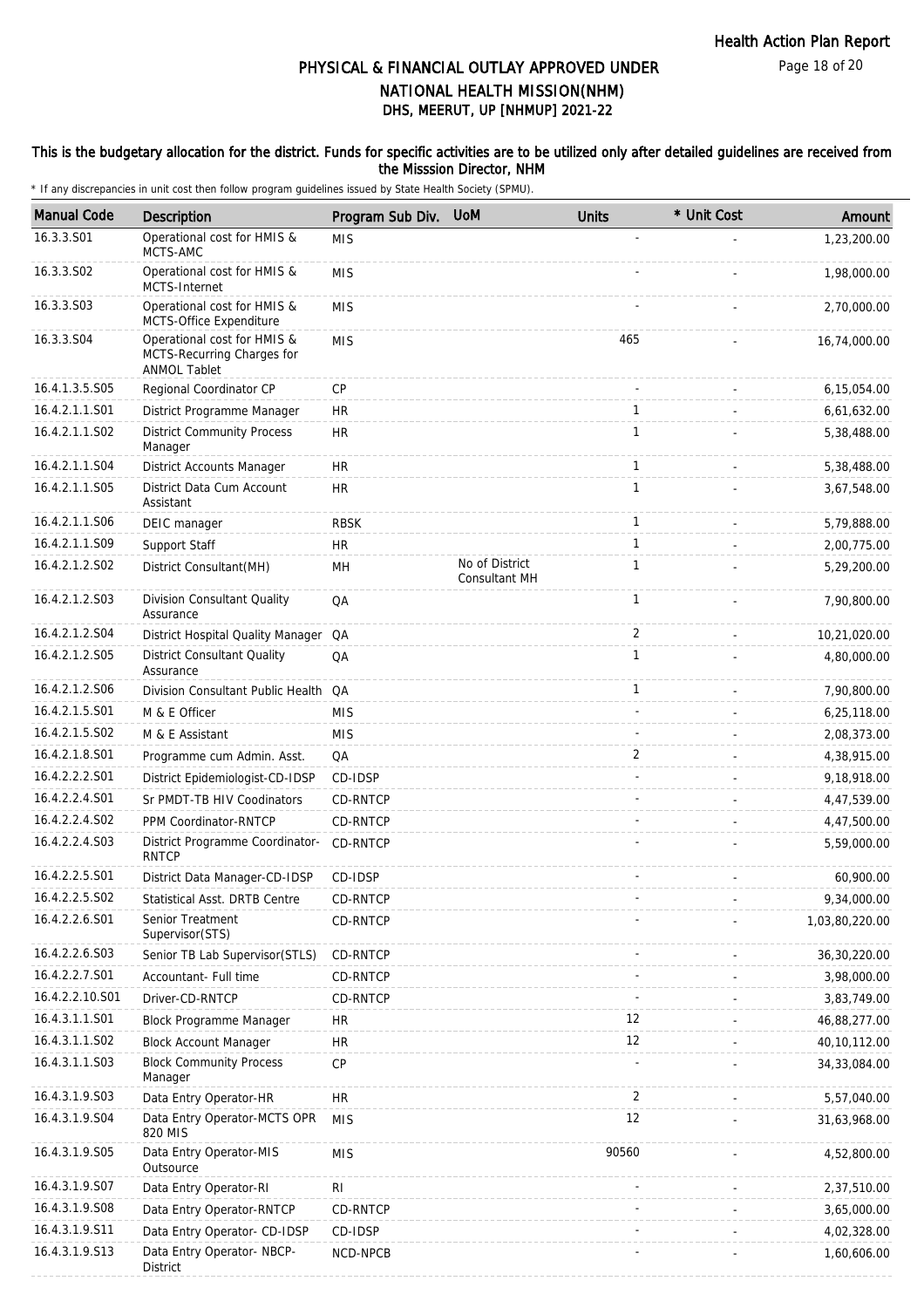Page 19 of 20

### PHYSICAL & FINANCIAL OUTLAY APPROVED UNDER NATIONAL HEALTH MISSION(NHM)

# DHS, MEERUT, UP [NHMUP] 2021-22

#### This is the budgetary allocation for the district. Funds for specific activities are to be utilized only after detailed guidelines are received from the Misssion Director, NHM

| <b>Manual Code</b> | Description                                                                | Program Sub Div. | <b>UoM</b>              | <b>Units</b>   | * Unit Cost | Amount         |
|--------------------|----------------------------------------------------------------------------|------------------|-------------------------|----------------|-------------|----------------|
| 17.2.1             | Telemedicine/ teleconsultation<br>facility under Ayushman Bharat<br>H&WC   | CP               |                         |                |             | 25,74,000.00   |
| 17.6               | Implementation of Hospital<br>Management System                            | <b>MIS</b>       |                         |                |             | 13,40,000.00   |
| 17.8.S05           | Internet Cost to ASHA & AF at<br><b>HWC</b>                                | <b>CP</b>        | No of ASHA &<br>AF      |                | 200.00      | 22,98,600.00   |
| 18.1.4             | Counseling training for Service<br>Provider                                | <b>FP</b>        | No of Batch             | $\mathbf{1}$   | 15,400.00   | 15,400.00      |
| 18.2.3             | Strengthening of Eco Platform                                              | CP               |                         | $\omega$       |             | 5,55,000.00    |
| U.1.1.1.2          | Support for implementation of<br><b>NVBDCP</b>                             | CD-NVBDCP        |                         |                |             | 24, 16, 900.00 |
| U.1.3.1            | Operational Expenses of UPHCs<br>(excluding rent)                          | <b>NUHM</b>      | No of UPHC              | 26             | 8,000.00    | 24,96,000.00   |
| U.1.3.3            | Operational Expenses of Health<br>Kiosks                                   | <b>NUHM</b>      | No of Kiosk             | 6              | 5,000.00    | 3,60,000.00    |
| U.2.1.2.S01        | Vehicle for RBSK Urban                                                     | <b>RBSK</b>      | No of Vehicle           | $\overline{2}$ | 33.000.00   | 3,96,000.00    |
| U.2.2.1            | Mobility support for ANM/LHV                                               | <b>NUHM</b>      | No of ANM               | 141            | 500.00      | 8,46,000.00    |
| U.2.3.1            | <b>UHNDs</b>                                                               | <b>NUHM</b>      | No of ANM               | 141            | 1,000.00    | 16,92,000.00   |
| U.2.3.2            | Special outreach camps in<br>slums/ vulnerable areas                       | <b>NUHM</b>      | No of UPHC              | 26             | 6,500.00    | 10,14,000.00   |
| U.3.1.1.1          | Incentives for routine activities                                          | <b>NUHM</b>      | No of ASHA              | 588            | 2,000.00    | 1,41,12,000.00 |
| U.3.1.1.2          | ASHA incentives for Ayushman<br>Bharat Health & Wellness<br>Centres (H&WC) | <b>NUHM</b>      | No of ASHA              | 486            | 1,000.00    | 58,32,000.00   |
| U.3.1.1.3.S01      | Incentive for Health Promotion<br>Day for ASHAs                            | <b>NUHM</b>      | No of ASHA              | 588            | 200.00      | 14,11,000.00   |
| U.3.1.1.3.S02      | Incentive for PMMVY for ASHAs                                              | <b>NUHM</b>      | No of<br>Benificary     | 8232           | 100.00      | 8,23,000.00    |
| U.3.1.1.3.S03      | Incentive for Dengue and<br>chikenguiniya for ASHAs                        | CD-NVBDCP        |                         |                |             | 5,88,000.00    |
| U.3.1.2.1          | Module Training (Induction, VI & NUHM<br>VII)                              |                  |                         | 20             |             | 17,64,000.00   |
| U.3.1.3.1          | Supportive provisions (uniform/<br>awards etc)                             | <b>NUHM</b>      |                         | 588            |             | 3,76,800.00    |
| U.4.1.1.1          | Untied grants to UPHCs<br>Government Building                              | <b>NUHM</b>      | No of UPHC              | 4              | 1,75,000.00 | 7,00,000.00    |
| U.4.1.1.2          | Untied grants to UPHCs Rented<br>Building                                  | <b>NUHM</b>      | No of UPHC              | 22             | 1,00,000.00 | 22,00,000.00   |
| U.4.1.4            | Untied grants to MAS                                                       | <b>NUHM</b>      | No of MASs              | 588            | 5,000.00    | 29,40,000.00   |
| U.5.1.4.           | Rent for UPHC                                                              | <b>NUHM</b>      | No of UPHC              | 22             | 17,325.00   | 45,73,800.00   |
| U.5.3.1            | Infrastructure strengthening of<br>UPHC to H&WC                            | <b>NUHM</b>      | No of New<br><b>HWC</b> | 3              | 1,00,000.00 | 3,00,000.00    |
| U.6.2.1.1          | Procurement of drugs for AB-<br>H&WCs                                      | <b>NUHM</b>      | No of HWC               | 21             | 1,30,000.00 | 27,30,000.00   |
| U.6.2.1.2          | Procurement of drugs for<br>facilities other than AB-HWCs                  | <b>NUHM</b>      | No of HWC               | 5              | 1,30,000.00 | 6,50,000.00    |
| U.6.3.1            | Tablets/ software for IT support<br>of Ayushman Bharat H&WC                | <b>NUHM</b>      |                         | 27             |             | 3,90,000.00    |
| U.6.3.2.S01        | Procurment of Medicine RBSK                                                | <b>RBSK</b>      | No of Team              | $\sqrt{2}$     | 5,000.00    | 10,000.00      |
| U.8.1.1.1          | ANMs/LHVs UPHC                                                             | <b>NUHM</b>      |                         | 133            |             | 2,31,37,031.00 |
| U.8.1.2.1          | Staff nurse UPHC                                                           | <b>NUHM</b>      |                         | 44             |             | 1,25,95,185.00 |
| U.8.1.3.1          | Lab Technicians UPHC                                                       | <b>NUHM</b>      |                         | 26             |             | 57,25,193.00   |
| U.8.1.4.1          | Pharmacists UPHC                                                           | <b>NUHM</b>      |                         | 26             |             | 67,11,930.00   |
| U.8.1.8.1.1        | MO at UPHC Full-time                                                       | <b>NUHM</b>      |                         | 18             |             | 1,29,32,322.00 |
| U.8.1.10.1         | Other Support staff                                                        | <b>NUHM</b>      |                         | 56             |             | 93,53,568.00   |
| U.8.1.10.2         | DEO cum Accountant                                                         | <b>NUHM</b>      |                         | 4              |             | 9,79,960.00    |